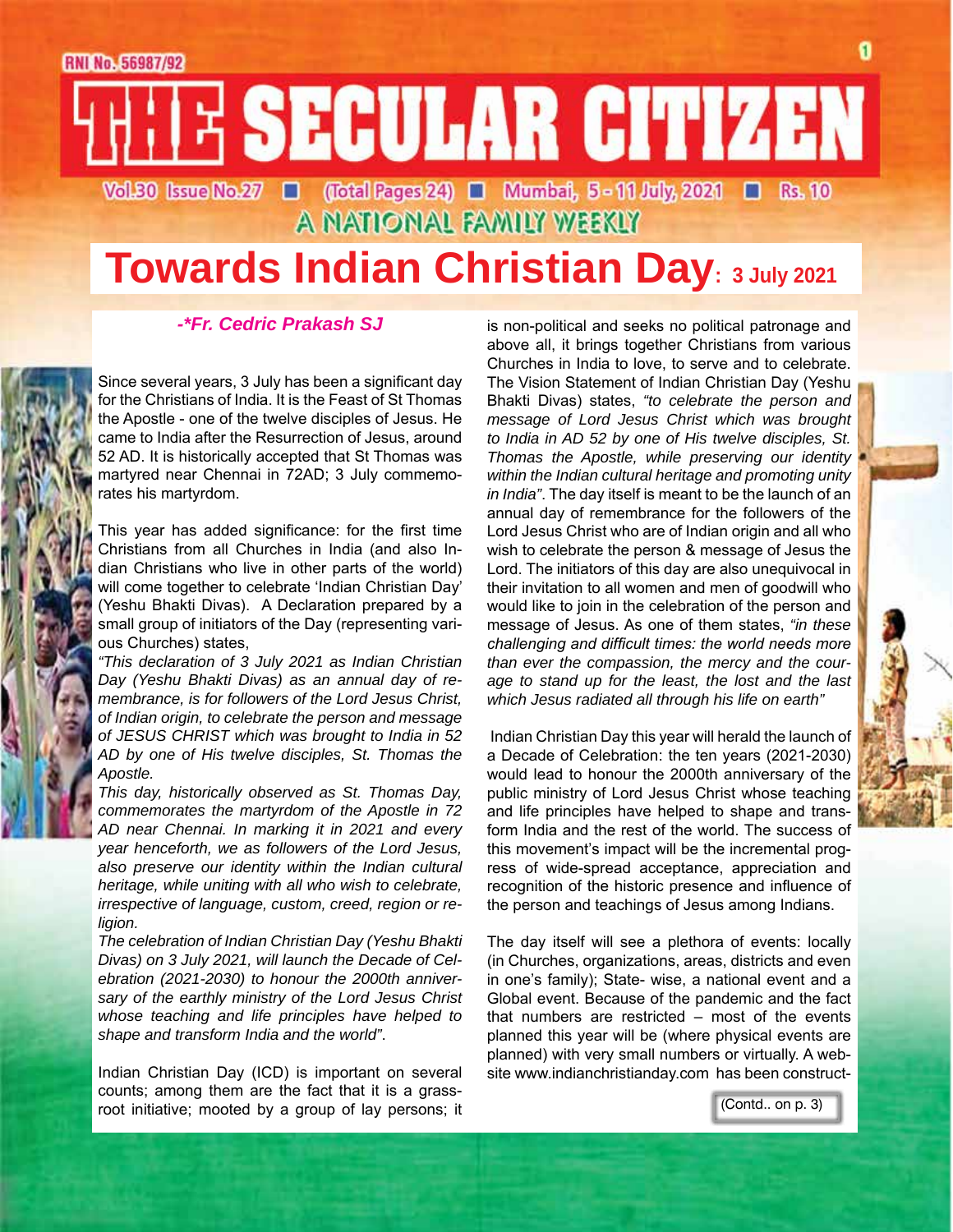

*Melville X. D'Souza - Orlem, Malad West*

#### **The 26 of July**

Come July and the focus is on an important event in the Church Calendar, viz., Parents' Day - celebrated on the 26th of July. The feast day of St. Joachim & St. Anne, the parents of our dear Mother Mary. A day on which all praises are heaped on Mother Mary's parents and on our own parents.

#### **Time for celebrations**

During normal times, there would have been celebrations in every parish community. However, the pandem-

ic has come as a damp squib and put an end to all such celebrations, physically. Of course with the digital platform now in vogue, celebrations may continue to be held virtually. While we celebrate parents day, we need to pause and think. What are we celebrating? Par-

ents' Day - only for one day in a year? Why not throughout the year? And, we need to spare a thought for those who lost their parents especially during this pandemic.

#### **Life out of gear**

The second wave of the pandemic has thrown life completely out of gear. It has taken away spouses. It has swallowed up brothers & sisters. It has robbed growing children of either one of the parents or even both. It has devoured parents of little children who need their parents most at that age.

A very sad case of a young, loving couple at Orlem, Malad, comes to mind. They would sell vegetables at Orlem, brought from nearby villages like Manori. *The woman contracted Covid and succumbed to the virus. Soon after, her spouse too was infected by Covid. After battling for life for more than a fortnight, he followed his wife, giving up his breath, leaving behind their two little children, orphaned.*

#### **Parents' Day - what meaning?**

What would Parents' Day mean to those children who have lost their parents? What does parents Day mean those who have lost their loved ones, their brothers or sisters? What would parents' Day mean to the two little children of that young couple who have passed away from

this world? It's sad indeed. It seems like **Parents' Day has no meaning without the parents.**

#### **Is God still in control?**

Why would God want children to lose their parents at such a young age? How would these children grow up without their parents? Who would look after their emotional needs? Who will comfort in their sorrows? Why would God want spouses to be left grieving just when they need them the most? Why would God want entire families to be grieving at the loss of their loved ones? Is God so cruel, one wonders?

Does it seem like God does not care? Why, oh why? There seem to be no answers. The amount of destruction COVID has heaped upon humanity, is tremendous. It has traumatized entire families. **In the midst of all this destruction, God is still in control. He cares.**

#### **What is God's plan?**

Against such a sad background, one wonders, what is God's plan? Coming back to the deceased young couple from Orlem who have left behind their two little children. *The woman's sister, while sharing about the death of this couple during a special prayer service held at our parish church at Orlem recently, says she's taking care of the children and they seem to have taken the death of the parents quite well. The family, though, is in shock, she says, but they have not lost faith in God. They have put their trust in God's plan.* And we ask ourselves, what is God's plan for us?

#### **Facing the future**

Who knows what thoughts could creep up in the minds of those children as they grow up in life? In the absence of their parents, what would be their feelings when they interact with other children wishing their parents on Parents Day? It certainly would be painful. Nobody would really understand what goes on inside their minds and hearts. It is only those who have lost their own parents would know exactly how it feels.

#### **God losing His loved one**

Looking from a different perspective, how does God feel about losing a loved one? Well, God did feel the pain of losing his only begotten son, but He did it for the sake of our salvation. How did Jesus' mother feel at the time while she was holding the lifeless body of Jesus in her lap? God gave her the strength to bear the loss of her son, Jesus. **We too can hope that God will provide the strength to those who have lost their parents and their loved ones. With Hope & Faith in our hearts, we can still say, HAPPY PARENTS' DAY!**

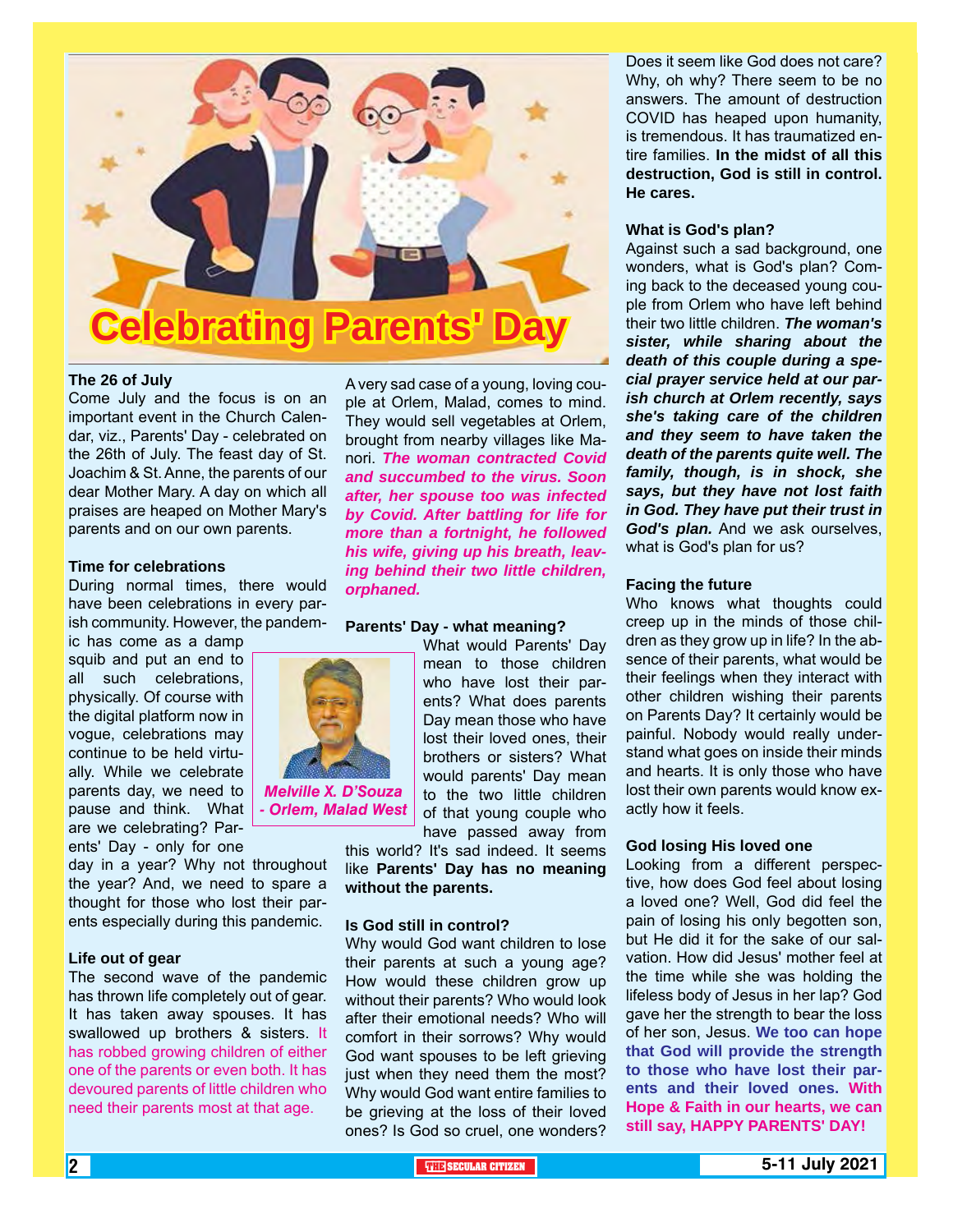| <b>THIR SECULAR CITIZEN</b>                                                                                                                                                                                           |                                                                    | <b>Advertisement. Tariff</b><br>Over all size 21.5 cms x 27cms ● Print area 18 cms x 25.5 cms                                                                 |                                                                                                         |            |                  |  |  |
|-----------------------------------------------------------------------------------------------------------------------------------------------------------------------------------------------------------------------|--------------------------------------------------------------------|---------------------------------------------------------------------------------------------------------------------------------------------------------------|---------------------------------------------------------------------------------------------------------|------------|------------------|--|--|
| A NATIONAL FAMILY WEEKLY                                                                                                                                                                                              |                                                                    |                                                                                                                                                               | Full pg. back Colour (19 cms x 24 cms)<br>Center spread colour(39 cms x 23.5 cms                        | Rs.<br>Rs. | 18.000<br>18.000 |  |  |
| Vol.30 Issue No.27 July 5-11, 2021 Rs.10/-                                                                                                                                                                            |                                                                    |                                                                                                                                                               | Full pg. inside Cover colour(18 cms x 24 cms)                                                           | Rs.        | 12,000           |  |  |
| 99, Perin Nariman Street, Fort, Mumbai - 400 001.<br>Mobile: +91 9820485389 / 9820473103<br>E-mail: secular@sezariworld.com / seculardivo@gmail.com<br>Website: www.sezariworld.com<br><b>Editor: LAWRENCE COELHO</b> |                                                                    | Full pg. inner colour (18 cms x 24 cms)<br>Half pg. Colour (18 cms x 12 cms)                                                                                  |                                                                                                         | Rs.<br>Rs. | 10,000<br>6,000  |  |  |
|                                                                                                                                                                                                                       |                                                                    | Full page B/W (18 cms x 24 cms)<br>Half page B/W (18 cms x 12 cms)                                                                                            |                                                                                                         | Rs.<br>Rs, | 7,000<br>5,000   |  |  |
|                                                                                                                                                                                                                       |                                                                    |                                                                                                                                                               | <b>Small Size Ads B/W</b>                                                                               |            |                  |  |  |
| <b>Subscriptions Rate:</b><br>One year (anywhere in India) Rs. 500<br>Two years (anywhere in India) Rs.1000                                                                                                           | <b>E-paper Edition</b><br>sent anywhere in the<br>world (by email) |                                                                                                                                                               | 12 x 12cms Rs. 2400 • 6 x 24cms Rs. 2400<br>18 x 6cms Rs. 1800 • 6 x 12cms Rs. 1200<br>6 x 6cms Rs. 700 |            |                  |  |  |
| Five years (anywhere in India) Rs. 2000<br>One year (outside India) Rs. 3500                                                                                                                                          | One year<br>Rs. 600 or US \$15                                     | <b>Matrimonial Classifieds:</b><br>• Rs. 500 per insertion (for 35 words) (includes box no.)<br>Rs. 3000 for 12 insertions. (1 year The Secular Citizen FREE) |                                                                                                         |            |                  |  |  |
| Digital copy of <mark>珊瞎SECULAR CITIZEN</mark> now available through WhatsApp / Email for subscribers                                                                                                                 |                                                                    |                                                                                                                                                               |                                                                                                         |            |                  |  |  |

**worldover.** Send in your request to : **+91 - 9820485389 or secular@sezariworld.com** Our bank account details for Fund Transfer : Account Name: The Secular Citizen, Current Account No. 03552000006744,

Bank: HDFC Bank, Branch : CST - Mumbai VT, ISFC code: HDFC0000355

(Contd.. from p. 1)

ed which provides one the possibility of accessing important information, PDF downloads and the opportunities for involvement in the Indian Christian Day.

Since the time of St Thomas, Indian Christians have contributed significantly to the country in every possible sphere. Christians have been an integral part of the freedom struggle and also members of the Constituent Assembly; they have been Ministers in the Central and State Governments, Governors of States, members of the Judiciary and of other Constitutional bodies of the nation. The contribution of Christians to the field of education and medicare is legendary. Some of the educational institutions of excellence are managed by the Christians (as is evident from the leading surveys in the country recently). Be it in academics or research; in literature or in sports; in the promotion of local cultures or the development of languages; in media and the arts, the Christian presence has always been invaluable. This presence is also seen from the white revolution to the green revolution; from botany to architecture; from social forestry to the care of the environment. Christians have worked selflessly for the uplift-

ment of the poor and the marginalized, the excluded and the exploited, the tribals and the Dalits, women and children. In their loyalty to the Constitution, they have been visible and vocal in their stand for human rights of all. Christians have contributed significantly, objectively and with excellence in every field of human endeavour to this great nation!

There is certainly much to be celebrated! The significant contribution of the Christians to nation-building has come in for praise and appreciation from every quarter: there is no doubt about that. In 1964, the Indian Postal Department issued a commemorative Postage Stamp on St Thomas on the occasion of the visit of St Pope Paul VI to India; in 1973, another commemorative stamp was issued on the occasion of the 19th centenary of the death of St Thomas. Apart from these, Christians have been honoured by the nation through the whole range of National recognitions from the Bharat Ratna downwards for their selfless contribution to the nation!

However, what also is a painful fact is that in recent years there has been increased misinformation about the historicity of the message of Jesus in India; besides from certain quarters there are efforts to discredit the Christians with falsehoods and half-truths. The Christian faith and practice existed in India centuries before European colonization. What is wrongly promoted is the narrative that Christ was introduced to India by European colonialists and to conclude that Christ is against the Indian cultural ethos and people. Indian Christian Day also aims at celebrating the coming of the message of Jesus Christ with Apostle Thomas' arrival in India and to counteract attempts of promoting a revisionist history with solidarity and hope. Besides, given the circumstances today, it is necessary to establish the historicity of Christ in India, to highlight the impact of the person and message of the Lord Jesus Christ on India and to showcase the ongoing contribution of the followers of Jesus to the development and nation building of India.

On 4 December 2020, the 'Pontifical Council for Promoting Christian Unity' of the Vatican, gave to the Church a path breaking document *"The Bishop and Christian Unity: An Ecumenical Vademecum.". The document spells out various dimensions(dialogues) by which a genuine Ecumenical Spirit can be fostered and ultimately move towards the prayer of Jesus, "that all* 

(Contd.. on p. 4)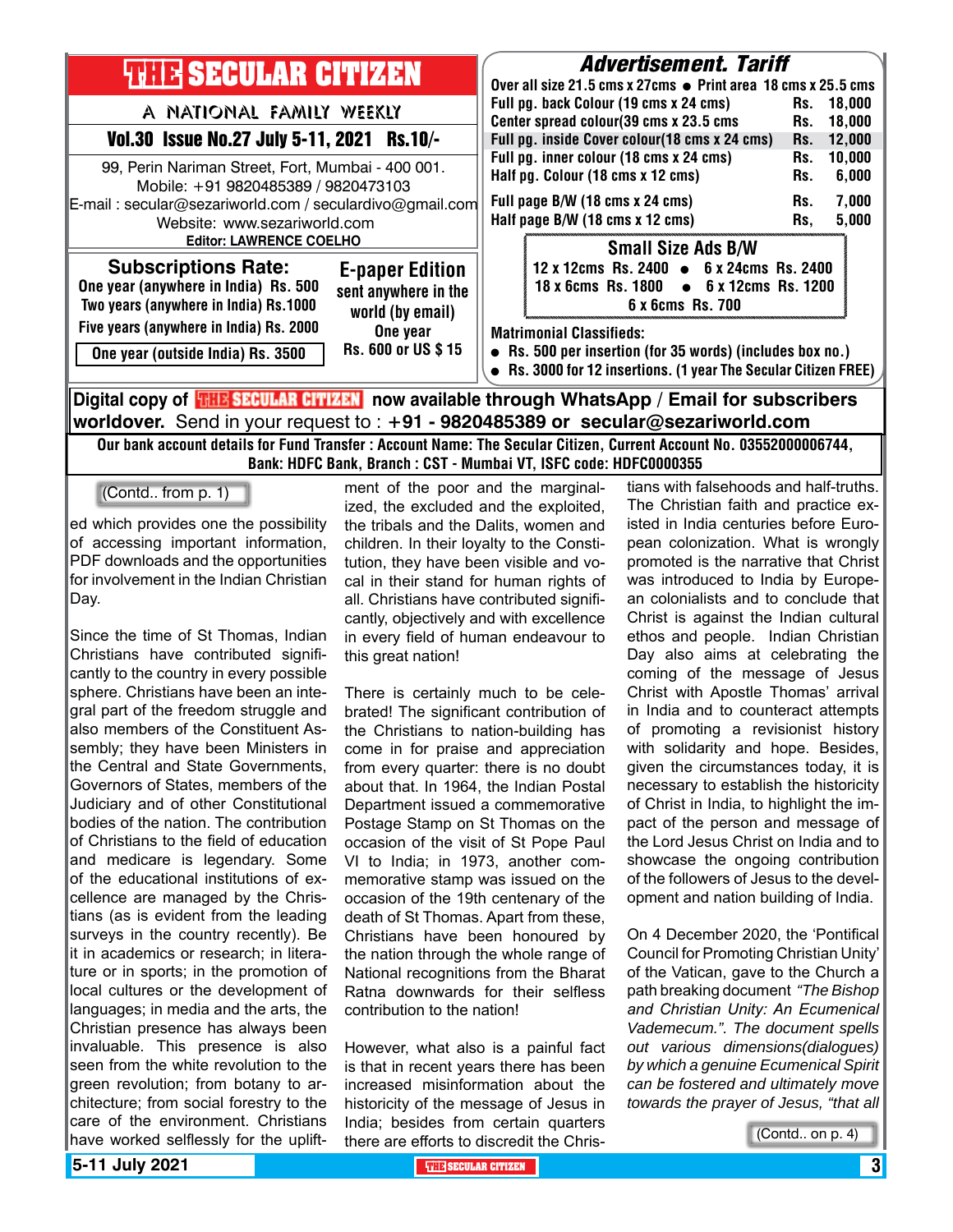#### (Contd.. from p. 3)

*may be one". The Vademecum emphatically states, "The Dialogue of Life includes the opportunities for encounter and collaboration with other Christians in pastoral care, in mission to the world and through culture. These forms of ecumenism are here distinguished for clarity of explanation, but it should always be borne in mind that they are interconnected and mutually enriching aspects of the same reality. Much ecumenical activity will engage a number of these dimensions simultaneously. For the purposes of this document distinctions are made in order to help the bishop in his discernment. (#15). Further adding, "Ut unum sint teaches that "There is no important or significant event which does not benefit from Christians coming together and praying" Christians from different traditions will share a concern for the local community in which they live and the particular challenges that it faces. Christians can demonstrate their care by marking together significant events or anniversaries in the life of the community, and by praying together for its particular needs. Global realities such as warfare, poverty, the plight of migrants, injustice and the persecution of Christians and other religious groups also demand the at-*

# Subscriptions for **THIS SECULAR CITIZEN**<br>Renewal as well as New, can be

sent through Bank Fund Transfer to any one of the following banks:

Bank: HDFC Bank Branch : CST - Mumbai VT Account Name: The Secular Citizen Current Account No. 03552000006744 ISFC code: HDFC0000355 or Bank: Citizen Credit Co-op Bank Ltd., Branch : Colaba, Mumbai Account Name: The Secular Citizen CurentAccountNo. 2090031000000489 ISFC code: CCBL0209003

Please inform us through email: secular@sezariworld.com or through phone: 9820485389 after transferring the same.

*tention of Christians who can join together in prayer for peace and for the most vulnerable." (#19)*

There was certainly no connection between the Vademecum and those who initiated the idea of Indian Christian Day. Strangely enough the movement towards this day began early in 2021, a little after the Vademecum was promulgated in the Catholic Church; interestingly enough, the spirit and the thoughts (in a very primary way) of the vademecum began to be actualized in India. Since early February monthly virtual 'Concept and Vision Meetings' have been held which have brought in several eminent speakers from the different Churches besides hundreds of participants from everywhere. Among the speakers from the Catholic Church were Mr. John Dayal, Bishop Thomas Dabre of Pune, Archbishop Thomas Macwan of Gandhinagar, Archbishop Anil Couto of Delhi, Bishop Agnelo Gracias of Jalandhar and Archbishop Peter Machado of Bangalore. The underlying message in these preparatory meetings were clear: Christians of India need to come together to celebrate the person and message of Jesus Christ and in doing so ensure that the Constitutional values – which are also in the Gospel of Jesus- of justice, liberty, equality and fraternity become an intrinsic and non-negotiable dimension for all Indians – so that in the years to come peace, joy, harmony and pluralism reign in our land!

The conclusion of the Ecumenical Vademecum has a meaningful but apt prayer for Indian Christian Day: *"Father Paul Couturier (1881–1953), a Catholic pioneer in the ecumenical movement and particularly of spiritual* 

*ecumenism, called upon the grace of Christ's victory over division in his prayer for unity which continues to inspire Christians of many different traditions. With his prayer we conclude this Vademecum:* 

*Lord Jesus, on the night before you died for us, you prayed that all your disciples may be perfectly one, as you are in your Father and your Father is in you. Make us painfully aware of our lack of faith in not being united. Give us the faithfulness to acknowledge, and the courage to reject, our hidden indifference, distrust and even enmity towards one another. Grant that we all may meet one another in you, so that from our souls and our lips there may ever arise your prayer for the unity of Christians as you will it and by the means that you desire. In you, who are perfect Love, grant us to find the way that leads to unity, in obedience to your love and your truth. Amen".*

Come 3 July 2021, Indian Christians are called in a very special way to celebrate in unity (one in heart and one in mind), their faith: to love and serve others; to give and not to count the cost; to be a witness to justice and truth -just as Jesus would have done and expects his disciples to do likewise today! Let us NOT shy in doing so!

*\*(Fr Cedric Prakash (GUJ) is a human rights, reconciliation and peace activist/ writer. Contact: cedricprakash@gmail. com )*

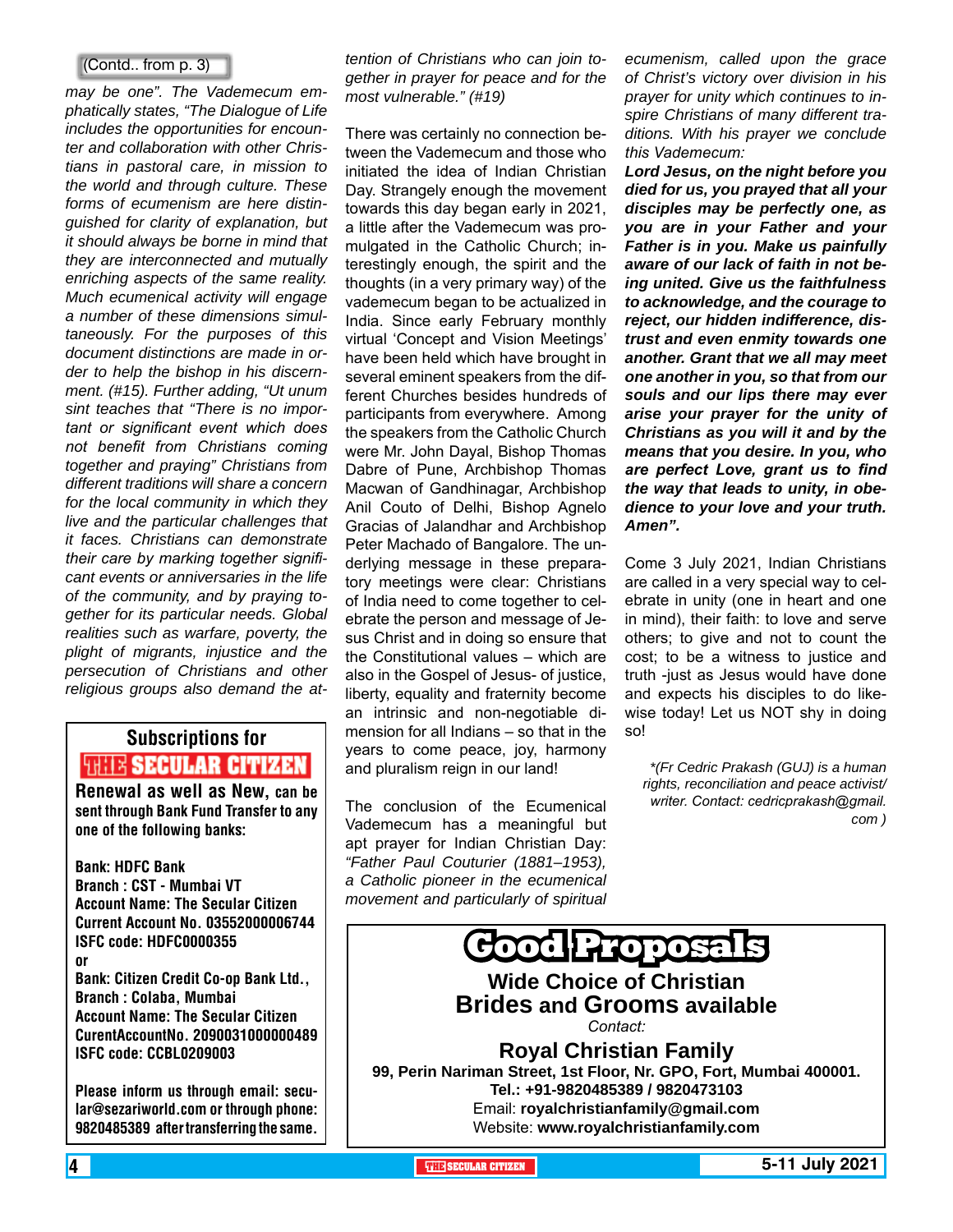

## **Why do miracles take place only at retreat centres and not in our local parish churches?**

Why do miracles happen only at retreat centres and not in our local parish churches? This is a big question mark!

 People witness miracles and get healed only at retreat centres when they attend retreats and one day prayer services. They do not witness miracles and get healed in our local parish churches, in spite of praying the whole day long.

 The reason for this is because retreat centres are anointed places unlike our local parish churches where people do not repent for their sins. The Holy Spirit dwells only at retreat centres and Marian shrines.

 At retreat centres, we pray for more than seventeen hours a day without taking a break in between, except for lunch, tea and dinner and not get exhausted because our Lord Jesus Christ is present there in the Blessed Sacrament. He sees the cries of people and heals them instantly.

 "Pray, pray, cry to the Lord to take away your pain, give you that peace and happiness, just pray and keep crying. The good Lord will always listen."

 People also repent for the sins they have committed at retreat centres unlike our local parish churches where people go for confession to a priest without being sorry for their sins. After the confession they go back home and commit the same sins over and over again.

Nothing about repentance is

also preached during the homily.

 As a regular retreatant at the Tabor Retreat Centre, I have witnessed several miracles. I have seen the face of Jesus

on the Host and real blood dripping from it. I have also witnessed the wine during offertory time turning into blood.

 A lot of miracles are also witnessed at Marian shrines like Mount Mary's, Vailankanni, Karjat, Irla, Fatima, Lourdes and Garabandal because these shrines are anointed with the power of the Holy Spirit.

> *—Jubel D'Cruz, Dombivili, Mumbai*

## **New hope for PMC bank depositors**

 At long last the RBI has come to the rescue of the beleaguered Punjab Maharashtra Co-operative Bank (PMC) by granting an 'in principle' approval to 2 financers, Centrum Financial Corporation and Bharat Pe, to set up a Small Finance Bank (SFB) to be merged with PMC bank. This comes as a god-send and a big relief for the 9 lakh depositors of PMC bank who have their life savings in fixed deposits, locked up for almost 2 years. A few of the depositors have unfortunately ended their life in desperation , while many are still struggling to make a living. However it is still not sure whether the hapless depositors will get back all their money , or part of it , and how long will they have to wait after the new amalgamated bank starts functioning. For this to happen , the finance companies are given a time frame of 120 days to draw up a plan of how they propose to function, in addition to meeting all the stringent requirements of the RBI.

Only after this they will be granted a license to start operations. Surely by any reckoning, the 2 financers will not let go of this golden opportunity and rare privilege gifted by the RBI, realising that they are both non-banking finance corporations that only give loans and receive deposits, but don't offer savings and current account services. Until then, one can only hope for a quick and smooth sailing.

> *— A. F. Nazareth, Alto Porvorim, Goa*

## **The Sao Joao feast**

While the feast of Sao Joao (St. John the Baptist) is celebrated across the Catholic world on the same day (June 24), Goa is the only place in the world where it is marked by leaping into wells. On this day, groups of Goans go around singing traditional Konkani songs accompanied with musical instruments like the ghumat, mhadalem, kansallem and the guitar.

 Sao Joao is also a celebration of thanksgiving for newly-weds, and for families with babies born during the preceding year.

> *—Jubel D'Cruz, Dombivili, Mumbai.*

## **No frills service at St Peter's Bandra**

I have been watching my parish online mass from the beginning of the pandemic. But recently, for some novelty , I bega0n watching online masses streamed on You Tube by other parishes. I was quite impressed by the mass at St Peter's Bandra, as it was somewhat different and very apt during the pandemic. What is most impressive is that during the entire mass only the celebrant is visible, except for readings. Even here, the lector is seated near the choir, close to the lectern. He just slips in and out unobtrusively . From the pandemic point of view, this is highly recommended. During the reading the celebrant is seated on the opposite side

(Contd.. on p. 7)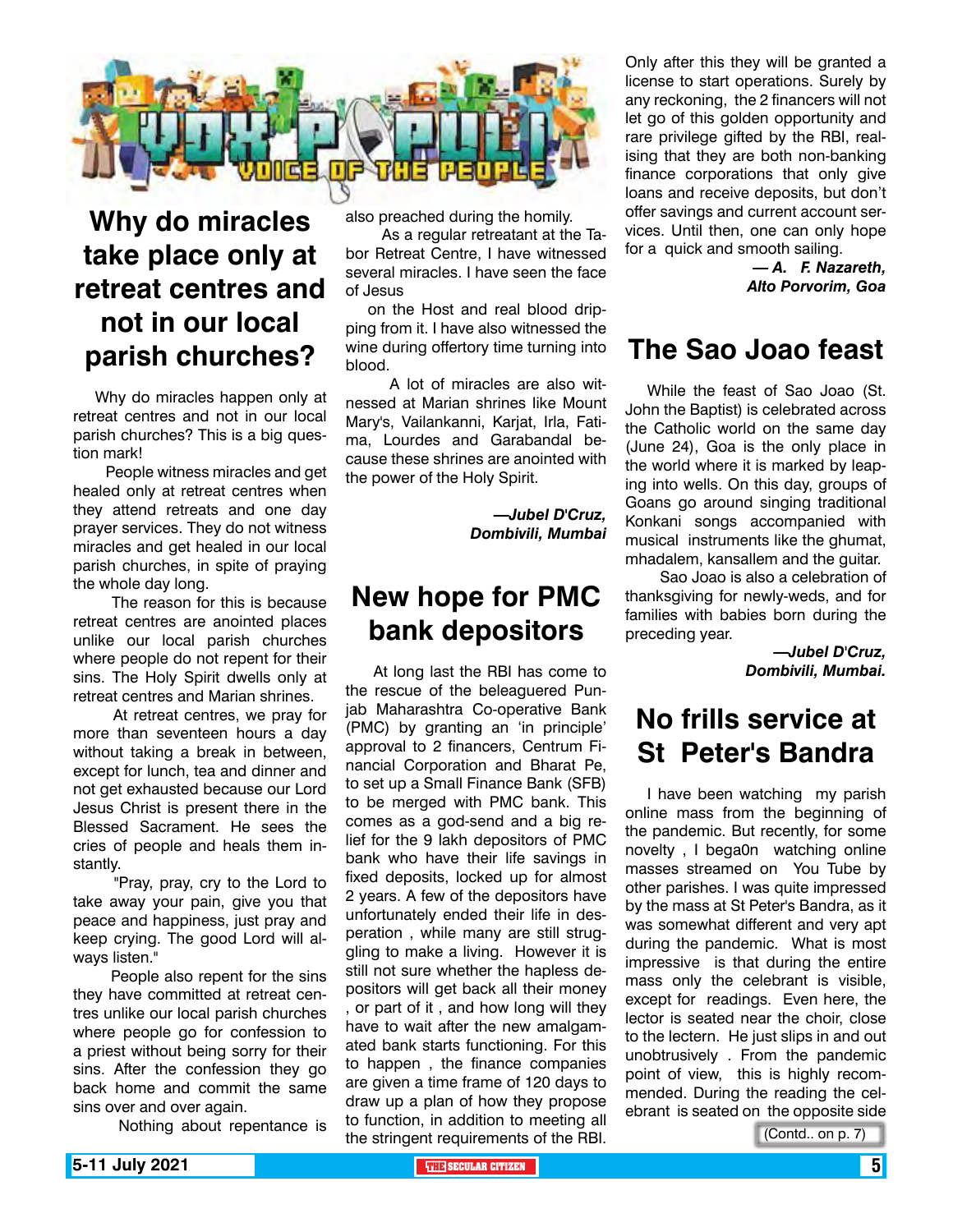# **Social Media Allows Everyone to Create their Own Fairy Tales**

#### *by Don Aguiar.*

**E**very society/government tells itself fairy tales. About its history, its origin, its great leaders, its glorious past…… Noam Chomsky calls them, "necessary illusions" as he describes them in Necessary Illusions: Though Control in Democratic Societies. Or we call them "approved conspiracy theories" – or just lies.

Every new arrival into any society is given mother's milk, stirred and shaken, with a sufficient dose of whatever is needed to convey the emotional essence of the fairy tale. The child is helpless. To survive, swallowing the milk is choice less. The same was done to the mother when she was also small and helpless.

Soon, more and more details are added to embellish the fairy tale and establish its "truth." Every culture, every government has its own version. One society might insist that there is a God in the sky who is superior to all and everything. That his earthly lieutenants are superior to ordinary sinners. That even a God-fearing sinner is superior to any non-believer.

These Gods will vary from one society to another, but the key ingredient of the story will be the same: a supreme male at the top of an imaginary pyramid, setting in stone the basic acceptance of hierarchy, obedience, and control. The "rules" of this holy game are so unnatural as to ensure failure. This results in guilt and shame – and our enslavement to the system is complete. Order is further maintained by the primitive Pavlovian trick of reward or punishment whatever.

Only when we have been forced to repress our natural intelligence and accept these stories as "the truth" we are then accepted into the group. As "one of us" – true believers in the lie.

Always remembering that continuing membership is conditional on remaining faithful to the basic fundamentals of the fairy tale. Deviance is punishable in so many ways: by exclusion and threats to our material or psychological wellbeing, even by death.

Now that all the sheep are herded into a well-ordered group, the fairy tale can be endlessly embellished in the interests of the existing hierarchy and the status quo.

The list of accepted beliefs is endless but is always based on a hierarchy that needs to be obeyed and respected to ensure that "good," that's us, wins over "evil," that's them. That however we define what is "right" wins over "wrong." Above all that our fairy tale is better than their fairy tale. So superior in fact that we need to be prepared to sacrifice everything, even our lives if necessary, if violence is required to prove it. Such a sacrifice is "heroic" and the depth of our loyalty to it further confirms its superiority.

In effect, once we have sacrificed that natural intelligence in order to "belong," we can be relied upon to give carte blanche to "our great leader." For Germans in the 1930's, Hitler was "good." For India presently from 2014 onwards, Narendra Modi is "good". For Americans, Truman's decision to nuke Hiroshima and Nagasaki was "good." (And for most still is!). For Europeans, the barbarism of our colonial leaders was "good," – as was the slave trade that was embedded in it  $-$  until they proved how really good they were by changing their minds, well sort of.

Anything goes. The death and destruction based on this competition between fairy tales is unimaginable.

If you happen to be identified with "the land of the free and the home of the brave" fairy tale, the reality is less poetic. Nothing much exceptional there!

Based on the fairy tale, the leaders of whatever ideology has power can lie, for the common good, of course, knowing the seeds have already been sown for the sheep to bray on cue.

During this process, each one of us is not only conditioned to accept the values and beliefs of the society we happen to be born into, but also to identify with them as who we are. They become our identity. We just accept that "I am" those beliefs. "I am" this religion or that religion, this nationality or that. All the ugly prejudices that blight our world are indoctrinated into us, not just as "ideas" but as who we really are. Similarly, we identify with our well-trained "personality" – a well-rehearsed cabaret we become an expert at performing. "My ego" – that twisted entity struggling to keep our heads above the stinking dishonesty washing all around – is "me."

Now we have social media to amplify all the contradictions. Everyone is now watching the Indian Covid-19 catastrophe or the casual murder of a minority bearded man by the communal brigade on a public road in UP, which before was so easily buried in some official report, is today seen by billions around the world. The CAA oppression of the students, or the Farmers protest in North India…. The endless list of corruption and ugliness by the politicians that totally undermines the official fairy tales are obvious everywhere.

There are strong reasons why the idea of social media is so attractive. It democratises the task of presenting a formal argument by providing a way of assembling and presenting information across the media in order to make a point.

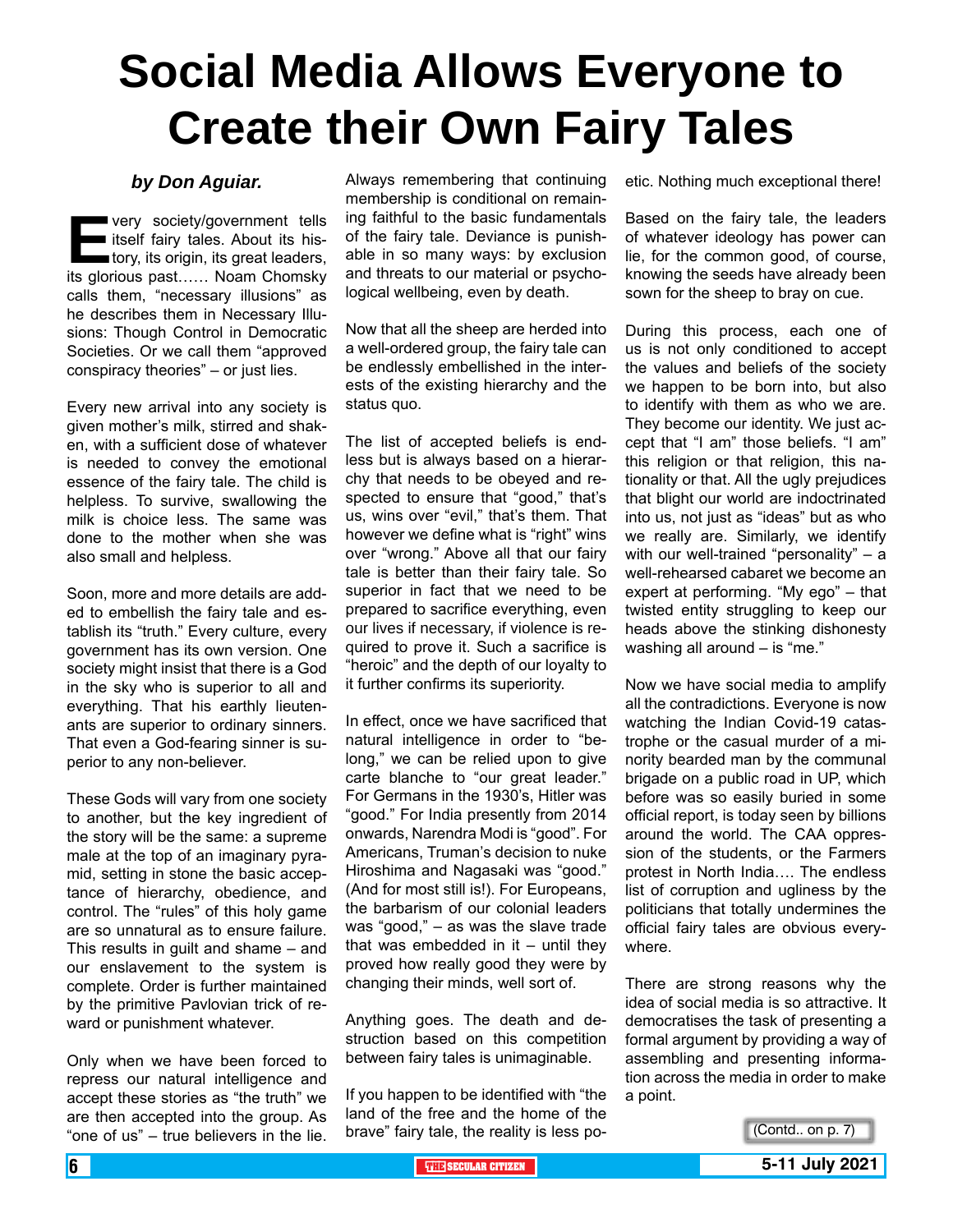# **Lockdown woes**

Stay at Home, Stay Safe is the message we hear each day, There is an unseen virus lurking around, let's keep it at bay. Our daily routines have been affected, it has taken time to adjust, It's killing many people, business have gone bust. We can walk the empty streets that are within our gates, Greet friends and neighbours, who may not be our best mates. But it's interesting how people's lives can be, When you take time to talk and share. Inside the house is polished and the furniture dusted and glows, The garden is weed-free, cupboards rearrange, items in a row. Old receipts and papers sorted and committed to the bins, With so much time to spare each day, where do we begin? Be thankful for our homes, our families and friends, What is happening around the world is hard to comprehend. Our village life-style and all it offers gives us a feeling of security, And we will adjust to these difficult times because of our maturity. Someday this all will end.

*— Jubel D'Cruz*

#### (Contd.. from p. 6)

Every medium has people who use it masterfully and the social media presentation is no exception. But for the most part, today social media is used to deaden dialogue and not further it. What we then have is the spectacle of the social media creating their own story in minute detail, with little regard for the audience ability to believe it as fact or fake.

We now live in a world with presenters and listeners, where anyone with a story and political backing gets the floor. The social media presentation demands a toed line, if not discipline. Today the visual nature of social media presentations represents the triumph of shallow aesthetics and ethics

over brain dead meaning.

Social media allows everyone to create their own fairy tales and that is what presently we the people of India are experiencing from the present elected government. These homemade, unofficial fairy tales are called conspiracy theories. A few believe that a hidden cabal of paedophiles are ruling the world, or that India has to be made a Hindu Rashtra without further delay or that tens of thousands of scientists are secretly conspiring to pretend that Covid-19 is a pandemic or Covid-19 is caused by bats or laboratory manufactured. If you want to really see how this all plays out, and how "God" is really lurking beneath these fact-free ideologies look around to search the facts.

# **Thanksgiving**

**May the Sacred Heart of Jesus be Praised Adored, Glorified and Loved today and everyday throughout the world, now and forever.Amen!!**

*Ask St. Clare for three favours two impossible and say nine Hail Mary's and the above prayer for 9 days with a lighted candle and publish on the 9th day your request will be granted no matter how impossible it is*

*—Ms Victoria Vaz, Andheri*



#### (Contd.. from p. 5)

of the reader. Altar servers are conspicuous by their absence.

 Singing is minimal-- only the entrance and last hymns and the post Communion hymn. The responsorial psalm ,gospel acclamation, and antiphon is recited, not sung. And there is no organist. Also, the Spiritual Communion prayer and the prayer for relief from Corona virus are different( StPeters is a Jesuit institution).

I would like to commend this mass to other parishes. During the pandemic safe distancing is of paramount importance for the safety of the clergy and others. Far too many priests have succumbed to covid and we need to take all possible precautions. To the very devout this mass may seem a bit cut and dried, but it's just what the doctor ordered, in the pandemic.

> *—Prof Robert Castellino, Malad*

## **Matrimonial Proposals Proposals are invited**

**Mangalorean RC Spinster, 34 years belonging to a highly educated middleclass family based in Mumbai Ht.5'.4" Wt. 78 Kg. Fair Qualified B.E., (EXTC) M.S. Consultant by profession (REF:FM109)**

**Mangalorean RC Spinster, 31 years Ht. 5".7" Wt. 69 Kgs, Fair. Mumbai based M.Sc., Clinical Research. Profession : Business Process Lead in MNC (REF:MM104)**

*Those interested in this proposal :*

- Registered members of Royal Christian Family can just email us mentioning the respective ref no. and your registered no.
- Non registered Grooms or Brides are requested to upload your profile at our website www.royalchristianfamily.com and contact us on our email: royalchristianfamily@gmail.com mentioning the respective ref no. along with your registered ID.

**5-11 July 2021 The Secular Citizen 19th Secular Citizen 19th Secular Citizen 19th Secular Citizen 19th Secular Citizen 19th Secular Citizen 19th Secular Citizen 19th Secular Citizen 19th Secular Citizen 19th Secular Cit**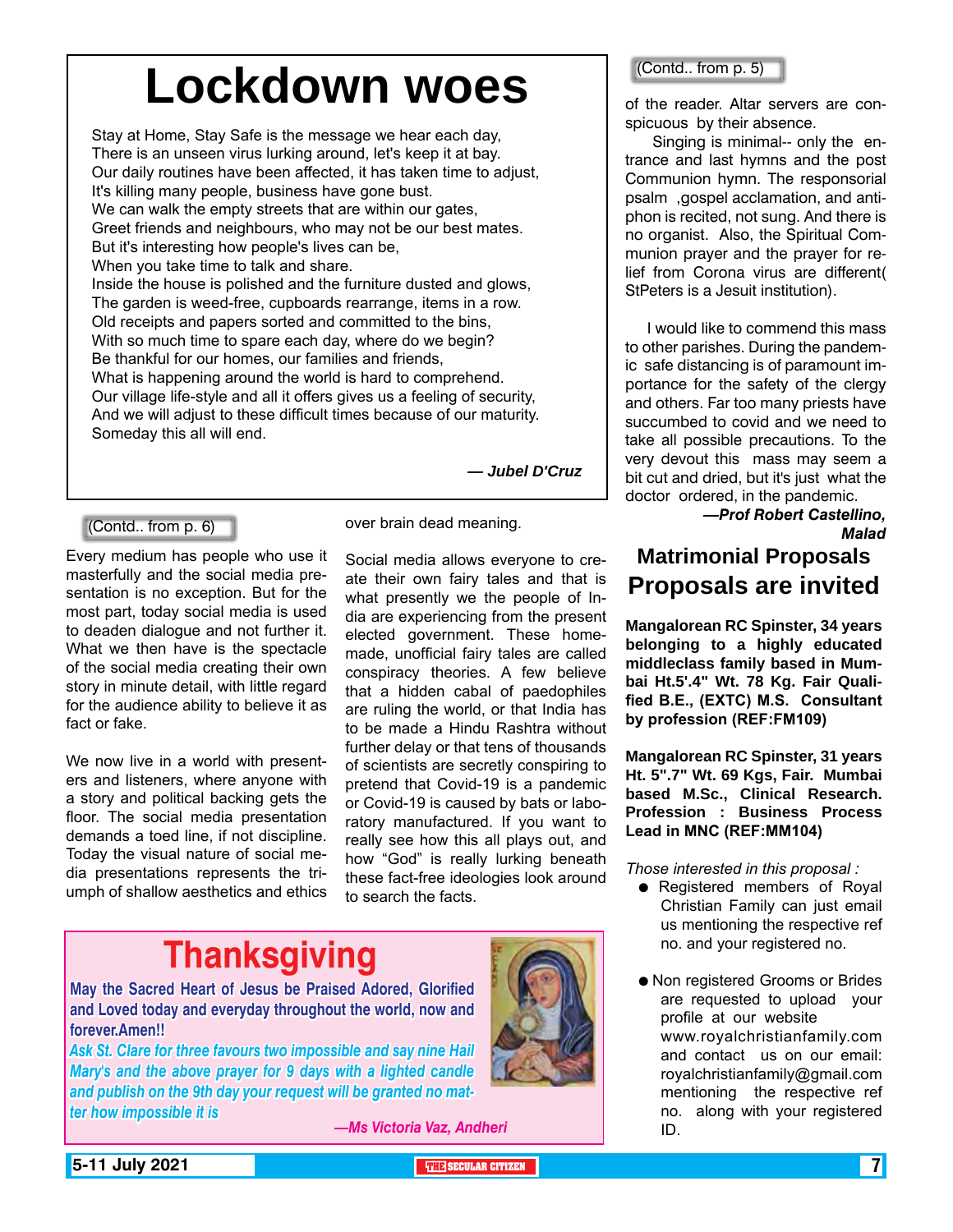

**K** nown once as the season of romantics, monsoons today conjure up visions of natural fury and devastation. romantics, monsoons today

conjure up visions of Always looked at with some sort of skepticism, rainy seasons fail to enthuse people any more.

In fact after the sweltering heat of the scorching sum-*by Pachu Menon* mer, the wet spell should have

come as a welcome relief. Yet, it is a feeling of anxiety that greets a prolonged downpour these days!

Besides, the scenic vistas of lush green landscapes that was an inevitable aspect of very monsoon some years back is now replaced by the 'excesses' of the labors of development essayed by regimes over the years which have unfortunately gone on to eclipse the beauty of the natural settings.

It is not that continuous rainfall is a sudden manifestation of monsoon these days; it was seen even earlier! But it is the destruction that it now invariably brings along with it that is more concerning.

For that matter, there is nothing 'seasonal' about rains now!

Blame it on intermittent depressions in

the oceans or the changing pattern of monsoons if you may, but of late rain-

> falls have become roundthe-year occurrences!

Yet, the state doesn't seem to learn from past experiences and continues to plod along unmindful of the dangers lurking around the corner.

It is just the initial days of rains, but the way Goa has gone down under says a lot for the state of 'adequate' preparation that Goa is in in order to tide away its monsoon woes.

River Sal in south Goa has been flowing in full spate and has breached its banks, so to speak.

When it is more than obvious that desilting of river Sal will not stop the inundation of the flood plains during monsoons, why are plans for building the Western Bypass sans stilts along the 2.75 km Benaulim-Seraulim stretch being persisted with!

Landslides have been reported from regions across the state. Waterlogged streets are common enough sights; uprooted trees, some coming down dangerously on houses or vehicles, and similar other rain-related mishaps only serve to add up to the monsoon statistics.

Although the state has been in throes of rapid urbanization for years now, the fact that the infrastructure in most cities is not equipped to withstand the relentless battering by the rains has not been given due consideration.

Within a day or two of the rains the Panaji-Margao highway at the Merces junction is already in a precarious situation leading to traffic jams and with serpentine queues building up on either side during peak hours, it is a pathetic exhibition of government callousness.

Potholes on highway stretches across the state are another tragedy of modern day 'public works', and with the onset of rains manoeuvring through them is definitely a back-breaking exercise for commuters.

However, the monsoon woes for Goa do not end there!

At a time when receiving moderate shower with one or two spells of heavy rain is enough to throw the whole state into disarray, IMD warnings of the monsoon uncertainties as it intensifies further is quite intimidating!

The haunting memories of the Canacona flash floods continue to haunt Goans. Besides the news in a section of the press that work finally began at Monem in Cotigao of construction of two culverts which had been washed away is hardly encouraging considering that it took the government twelve long years to respond to some of the disastrous consequences of the 2009 floods.

With widespread flooding reported across the coastal state during rains the last few years, a feeling nurtured by locals that monsoon flooding is the cost of runaway development cannot be overlooked either.

With fields and other green cover giving way to rampant 'concretization' in



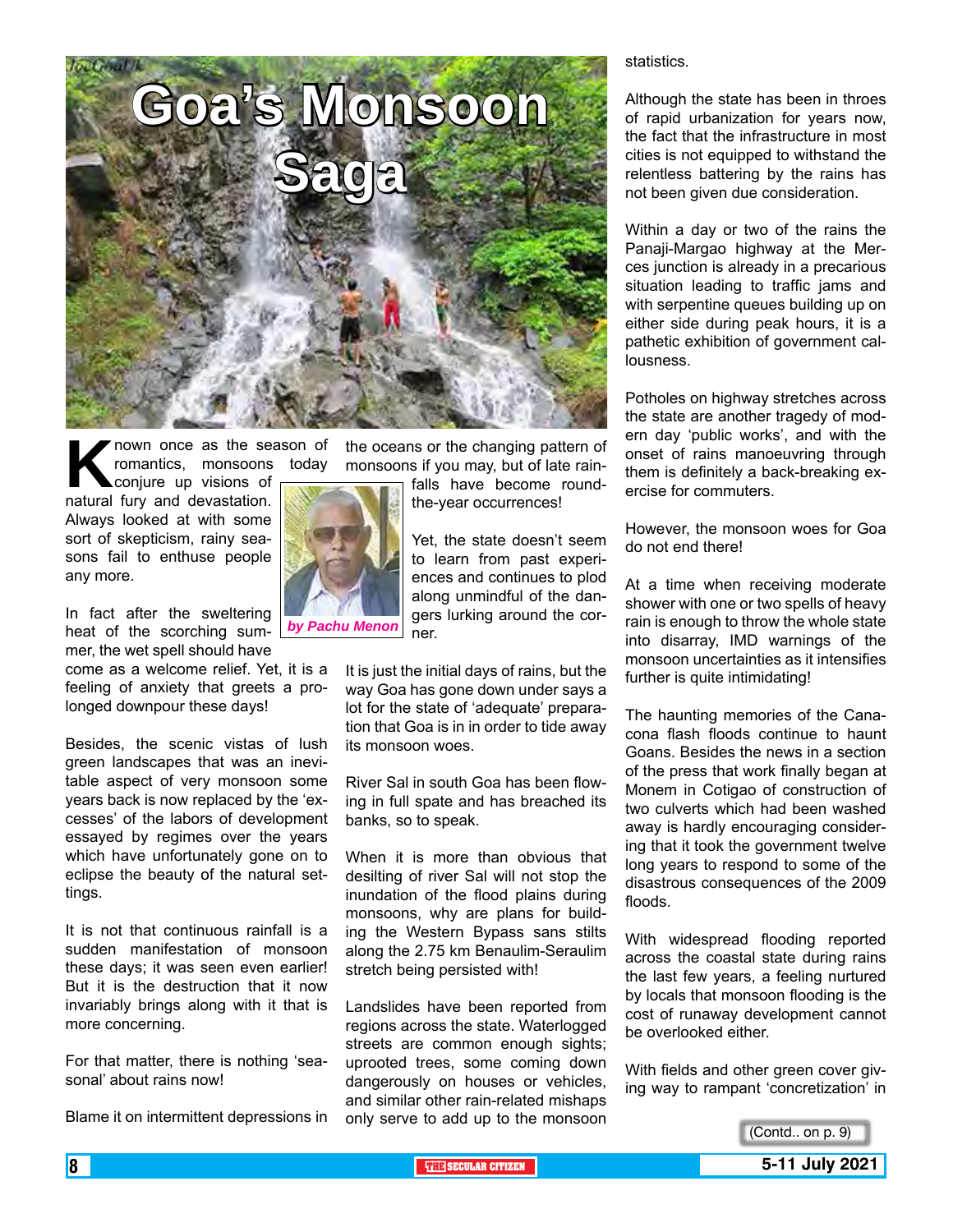#### (Contd.. from p. 8)

the state, Goa is bound to drown.

With the state perpetually in an 'excavated' mood, it is the lack of coordination between the different government agencies executing various works that could also be a reason for the 'terra infirma' which allows for nature to play havoc with the region during the rainy season.

Not adhering to fixed time-frames for completing the projects undertaken too contributes to the 'debacle'.

While a whole lot of reasons are being proffered for the flooding by experts, it is the abject disregard shown by the government for searching sustainable solutions to the wet spell problems that comes as a severe setback though.

However, it is the government's readiness to combat the vagaries of nature that has always been a matter of much speculation!

Cyclone Tauktae last month laid bare the state's tall claims about its preparedness for eventualities arising out of such natural calamities.

But then, even if a heavy shower of a few hours accompanied by moderately strong wings is enough to 'disrupt' normal life in the state, how efficient has the administration been in laying foolproof plans to manage these adversities!

Disaster management is not about having the state electricity department personnel on the field for the entire duration of the rainy season attending to faulty lines and feeders.

Nor is it appropriate to have the fire department staff perennially on distress calls – and that too when the SOS appeals are not fire-related!

These 'emergencies' only mean that the state has not been able to foresee such snags and has not been meticulous enough in addressing these issues in the initial stages.

Procrastination has cost the state dear!

Or is it the 'we- will-cross-the-bridgewhen-we-come-to-it' attitude adopted by the government that is spelling misery for the residents!

At a time when so much of emphasis is being laid on development, it becomes difficult to understand why the government has not thought of upgrading its present 'services' to keep pace with the 'modernization' it has embarked upon!

Every year, with the arrival of monsoon, the Goa government has been issuing safety advisories by shutting down beaches and cautioning people against venturing out into the sea. Moreover, the fishing ban is a yearly 'curriculum' which is being followed very religiously by the state for decades now.

But should the state government be seen limiting itself to such cursory roles only!

From now on - and with climate change intensifying heavy rain events - monsoons can only get more calamitous. The state has to wake up to the harsh reality before it is too late!

 $\bullet$ 



### **For Orders:**

**Call: 091 - 9820485389 WhatsApp: 091 - 9820485389 Email : secular@sezariworld.com**

**5-11 July 2021 THE SECULAR CITIZEN** 9

**• Safe for All.**

**Medium and Large size.**

**mosquitos and other insects.**

**• Provides long lasting protection against**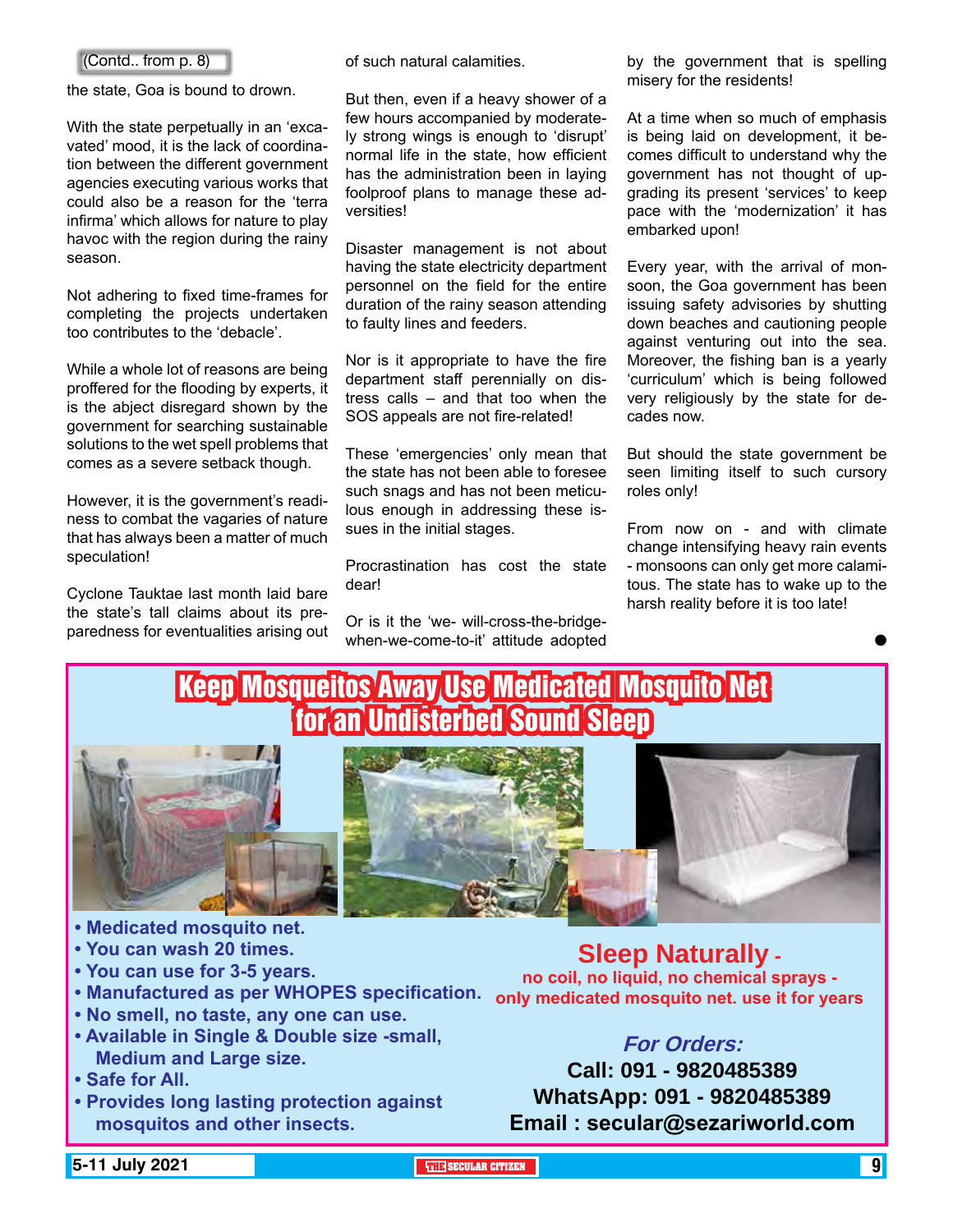# **Matrimonial Proposals**

## **Proposals are invited for**

**Mangalorean RC Bachelor, 31 years belonging to a highly educated and very affluent family with interests in healthcare, agriculture and many other sectors, Tall, Fair, Handsome, Holding Doctorate, managing the family business in Karnataka State. (REF:MM104)**

**40 years Mangalorean bachelor doctor (Ph.D) Ht. 6' Wt. 75 kg Fair., Hadsome. no bad habits. High affluent society well connected. Belongs to highly placed business family in Mumbai (REF:MM103)**

**28 years Mangalorean spinster C.A., Ht. 5'.6" Wt. 49 kg Fair., Beautiful. well cultured. Affluent society. Belongs to established business family in Maharashtra (REF:MM105)**

**28 year Mumbai based Goan Roman Catholic Bachelor, Ht. 5' 10", Wt. 72 kgs, Wheatish Complexion, Edn. B.Com., Profession : a Banker (REF:MM109)**

**Vasai based affluent business family R.C. East Indian Spinster, 33, years Ht. 5' 2", very beautiful and pretty. MS General Surgeon, Doctor by profession. (REF:106)**

**Mumbai based now in Dubai Mangalorean Roman Catholic Spinster, 33 years, Ht. 5' 7", Fair Complexion, Edn. BMS, profession: a Senior Merchandiser (REF:107)**

**Mumbai based Mangalorean Roman Catholic Spinster, 29 years, Ht. 5' 4", Wt. 72 kgs, Wheatish Complexion, Edn. B.Com., C.A., Holding a managerial post. (REF:108)** 

*Those interested in this proposal :*

- Registered members of Royal Christian Family can just email us mentioning the respective ref no. and your registered no.
- Non registered Grooms or Brides are requested to upload your profile at our website www.royalchristianfamily.com and contact us on our email: royalchristianfamily@gmail.com mentioning the respective ref no. along with your registered ID.

## Ad. Rates for Thanksgiving

|                                             | <b>Colour</b>   | <b>B/W</b>     |
|---------------------------------------------|-----------------|----------------|
| <b>Favours granted minimum</b>              | <b>Rs. 800</b>  | <b>Rs. 500</b> |
| i.e. 15 words $+$ 1 block(1 photo of saint) |                 |                |
| each additional block                       | <b>Rs. 400</b>  | <b>Rs. 300</b> |
| <b>Holy Spirit Prayer</b>                   | <b>Rs. 1000</b> | <b>Rs. 700</b> |
| Other small prayers (upto 100 words)        | <b>Rs. 1000</b> | <b>Rs. 700</b> |

Contact: Tel.: +91 - 9820485389, 9820473103 The Secular Citizen,

99, Perin Nariman Street, Fort, Mumbai - 400001

#### **Prayer to St. Expedite for solving a financial crisis**



I call forth the Power and the presence of **St. Expedite** in my time of financial trouble. I offer my body, heart, mind and soul upon your altar of light. I have faith and trust and complete confidence that you will be my strength in this time of need. Quickly come to my assistance. (State Your Petition)\_\_\_\_\_\_\_\_\_\_\_\_\_\_

My financial need is urgent. Be my

Light and Guide in this situation so that I may live with peace, love, prosperity and abundance and in the Praise of God.

Amen. (Promise Publication)

*—Simon, Dadar*

# **For all your Printing needs under one roof**

**Books, Folders, Magazines, Office stationary, Leaflets, Handouts, Reports, Cards, Presentations, Religious readings, Designing, Ad designs, Packaging boxes, Cartoons, Exhibition displays, Product Marketing promotional innovations.**

> *Contact:* **The Secular Citizen**

**Tel.: 9820485389**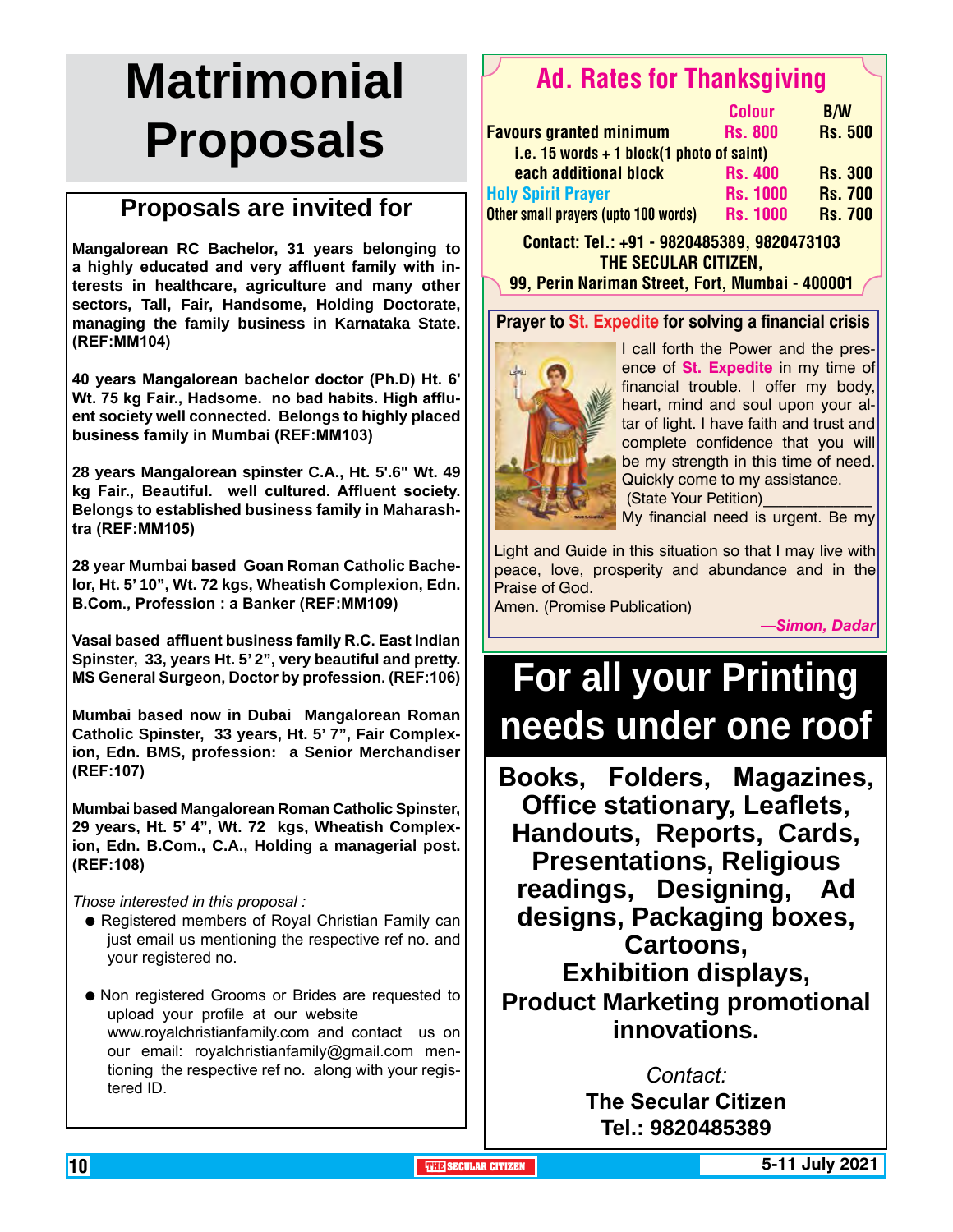# **Ginger a day keeps sicknesses away**

**People have used ginger in cooking and medicines since ancient times. It is a popular home remedy for nausea, stomach** cooking and medicines since ancient times. It is a popular pain and other health issues.

Ginger is a flowering plant that originated in South-east Asia. It is among the healthiest (and most delicious) spices on the planet.

It belongs to the Zingiberaceae family, and it's closely related to turmeric, cardamom, and galangal.

The rhizome (underground part of the stem) is the part commonly used as a spice. It is often called ginger root or, simply, ginger.

 Ginger can be used fresh, dried, powdered, or as an oil or juice. It is a very common ingredient in recipes.

Ginger is one spice that is highly under-rated all over the world. We know that it is a great spice for meals, and is used for the famous ginger tea, gingerbread, and the like, but some people don't know how much of a big



Email: secular@sezariworld.com **For your copy in Mumbai - Mangalore Contact: Tel.: +91 9820485389**

deal it is.

Nutritionists have often asked us to eat lots of fruits and vegetables, but some might have failed to mention that spices like ginger

are unbelievably healthy. Hence, we

should add them to the vegetables and other healthy things that we eat daily.

Ginger is a strong spice with great taste and lots of medicinal value. It has been used to cure lots of ailments and health conditions for many centuries. It is a nutrient-dense spice that contains

lots of vitamins, minerals, and components like shogaol, gingerol, and zingiberene. It is an immune booster, improves brain functions, and has anti-diabetic functions.

Shogaol is a cancer-preventive substance, and its analgesic powers also protect one against heart diseases.

Gingerol reduces inflammation and other swellings in the joints and body. Its bio-active functions include reducing nausea and vomiting, especially as it concerns morning sickness.

Zingiberene is the substance responsible for the typical ginger flavour, and it supports digestion.

There are several benefits associated with eating ginger. The more often you eat this spice, the more benefits your body gets, and the healthier you become.

Eating ginger every day doesn't mean chewing on a piece of ginger every day of the month. You can incorporate small pieces of this spice in your tea, meals and snacks.

Ginger is a major content in every traditional recipe for a cold or the flu. The powerful spice can help you recover from the precipice of a bad cold and protect you against catching one in the first place.

Ginger's antioxidant and anti-inflammatory properties boost the immune system and prevent you from catching some illnesses and viruses too.

Ginger also helps relieve menstrual pain and eating it every day may help make it easier for you when it is that time of the month. Ginger works well to relieve abdominal pains, so there is a lot to gain from this spice.

Ginger contains powerful anti-inflammatory properties that reduce symptoms related to arthritis, reduce inflammatory elements in the blood, reduce swellings, and reduce other diseases' risk.

If you suffer from constipation and painful bowel movement every time,

then making ginger a part of your daily consumption can right the situation and help you make the process easier.

The components of ginger help reduce the triglycerides levels in the blood and protect you from 'bad' or LDL cholesterol. Taking ginger every day invariably saves you from inflamed arteries, heart attacks, and stroke.

Pregnant women, chemo patients, and any other person who feels nauseous often can get relief by consuming ginger every day. Whether you opt to consume ginger tea, chew the spice directly, or place it in your meal, it will reduce your feelings of nausea in no time.

Ginger has components that work wonders to ease limb and muscle pain. If you suffer from recurring pains, eating ginger every day will gradually ease the pain until it disappears.



Published from Mumbai 27th year of regular publishing *Subscription rates:* One year by post Rs. 500 Five years by post Rs. 2000 *Contact:*  Tel.: +91 9820485389 / 9820473103

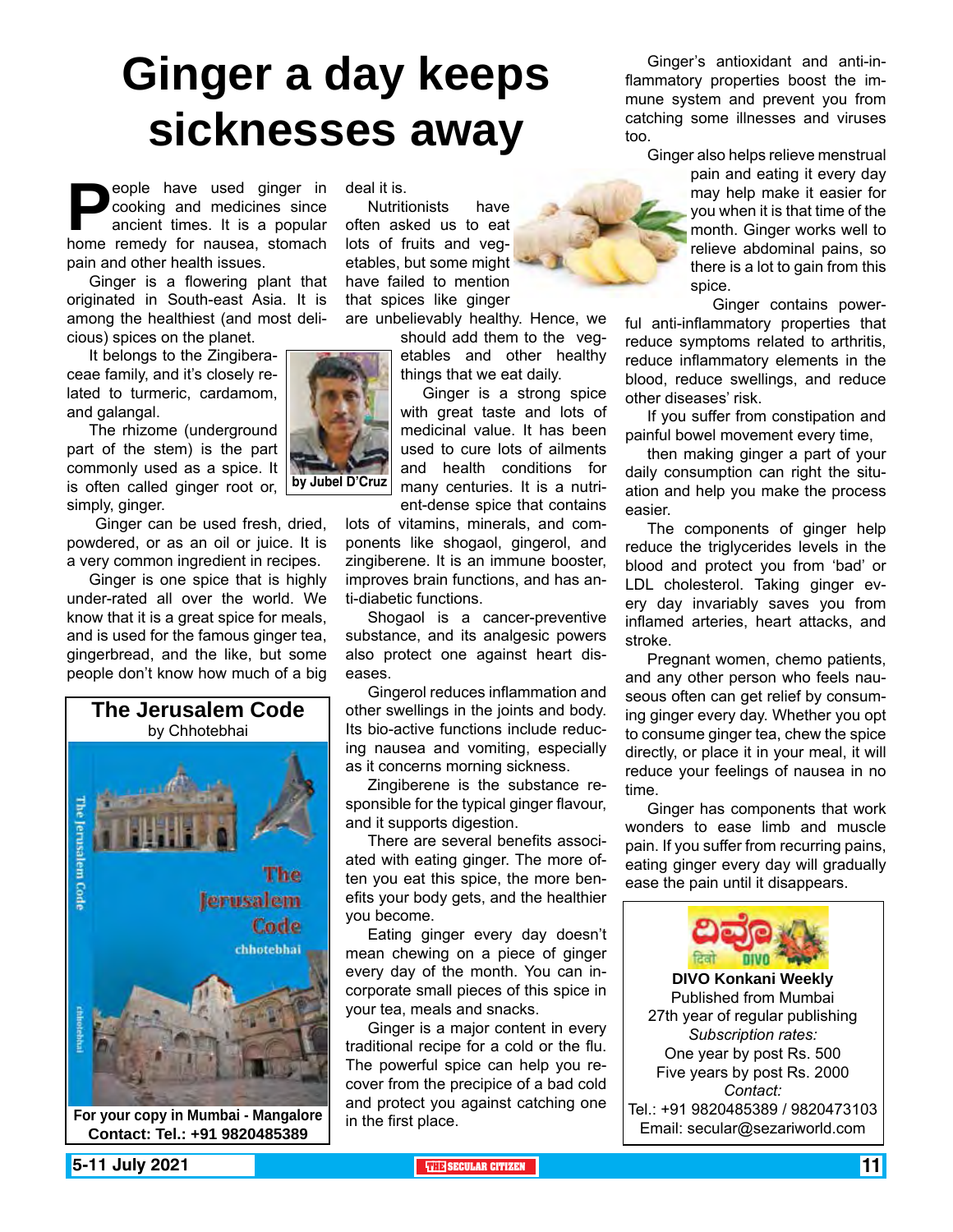constable responded, "Not at all. I'm just flattening the curve".

#### \*\*\*\*\*

**Difference between sun and bun** Sun rises in the east and sets in the west. Bun rises in the yeast and sets in the waist.

\*\*\*\*\*

#### Tongue Twisters

There was a fisherman named Fisher, Who fished for some fish in a fissure, Till a fish with a grin, Pulled the fisherman in, Now they're fishing the fissure for Fisher. \*\*\*\*\*

Egg-cellent Puns

These egg puns are ideal for casually slipping into conversations for a little egg-stra fun!

Egg-sactly Egg-citing Egg-static Egg-stravagent Egg-splosive Eggs-ercise Egg-ceptional Egg-streme Eggs-aggerate Egg-cellent

--- Sent by: Jubel D'Cruz

#### \*\*\*\*\*

Father in law: You are a good drinker, but you never told us? Son in law: Your daughter is also a good blood drinker, did you inform me ever?

\*\*\*\*\*

The similarities between Wife & Helmet:

Both will save your life if you let them sit on your HEAD \*\*\*\*\*

#### *From the emotions of sad husbands...*

We wish that for marriages - there would have been be a scheme of loan.. so that if we could not pay the installment, they could have taken our wives..



\*\*\*\*\*

It feels like you have got bitten by a snake when your father in law asks that our daughter is so innocent like a cow..

#### \*\*\*\*\*

*Wife: at vegetable market-*Should we buy 2 kgs of Pea? Husband: Yes, why not.. Wife: I am not asking your advise, I am asking you because you will have

to open them to get the pea? So should we buy 2 kgs or less? \*\*\*\*\*

Which are 3 letters can change a Girl into a Women:

Kid: hmmm, Well it is AGE.. \*\*\*\*\*

Why on wedding ceremony boy sits on right side and girl on left side? Wise Man: Because as per Profit & loss a/c rule, All incomes are on Right side and all expenses are on left side..hehehe

\*\*\*\*\* Men are most daring creature on the earth..

Him: Why?

Me: No matter how big letter you writing in the warning on Whisky or cigarette pack, they will buy the so boldly.. Cheers..

\*\*\*\*\* Priest to drunker: You will go in hell if you will not quit drinking. Man: The person who sells the alcohol- Priest: yes, he will also go to hell. Man: The person who sells food and snacks outside the shop? Priest: He will also go to hell.

Man: Ok, perfect - then hell is heaven..

\*\*\*\*\* Dr. Never sleep with tension. Patient: Then should I drop my wife to her mother's home?

#### \*\*\*\*\*

Shopkeeper: What you need? Husband: I need power to fight with my wife.

Shopkeeper: Ok, you should buy a quarter of whiskey, with some ice and peanuts!

\*\*\*\*\*

Imagine the moment when you are flying in plane on very high altitude and from the window, you see a man flying with air bags with a board saying: **I was your Pilot!** \*\*\*\*\*

On the wall there was a note - Dogs are peeing.

But a man still did it. Another man asked: why you are doing so? He replied: See I am doing and it goes to dog's credit. \*\*\*\*\*

In marriage, daughter runs and goes back to her room..

Mother stops her on the way and says: please do not go back, just go with your hubby.

Daughter: Please leave me, I am just going back to take my phone charger, it is gonna die! \*\*\*\*\*

Through Apple - Vitamin Through Vitamin - Power Through Power - Work Through work - Money Through Money - Love Through Love - Marriage Through Marriage - Wife Through Wife - Tension Through Tension - Illness Through Illness- APPLE \*\*\*\*\*

Whenever, there is fight with wife - Than it feels like I should suicide.. But.. I stop myself by thinking - There are very less tigers in the world.. \*\*\*\*\*

Shelly: Why it is feel like husband and kite seems alike..

Alia: Why?

Shelly: Because, both are kept loose, flies here and there!

\*\*\*\*\*

No matters, how good work, noble cause you do... people always remember those who dies after borrowing some dollars!!

#### \*\*\*\*\*

\*\*\*\*\*

My train of thought just ran off the track.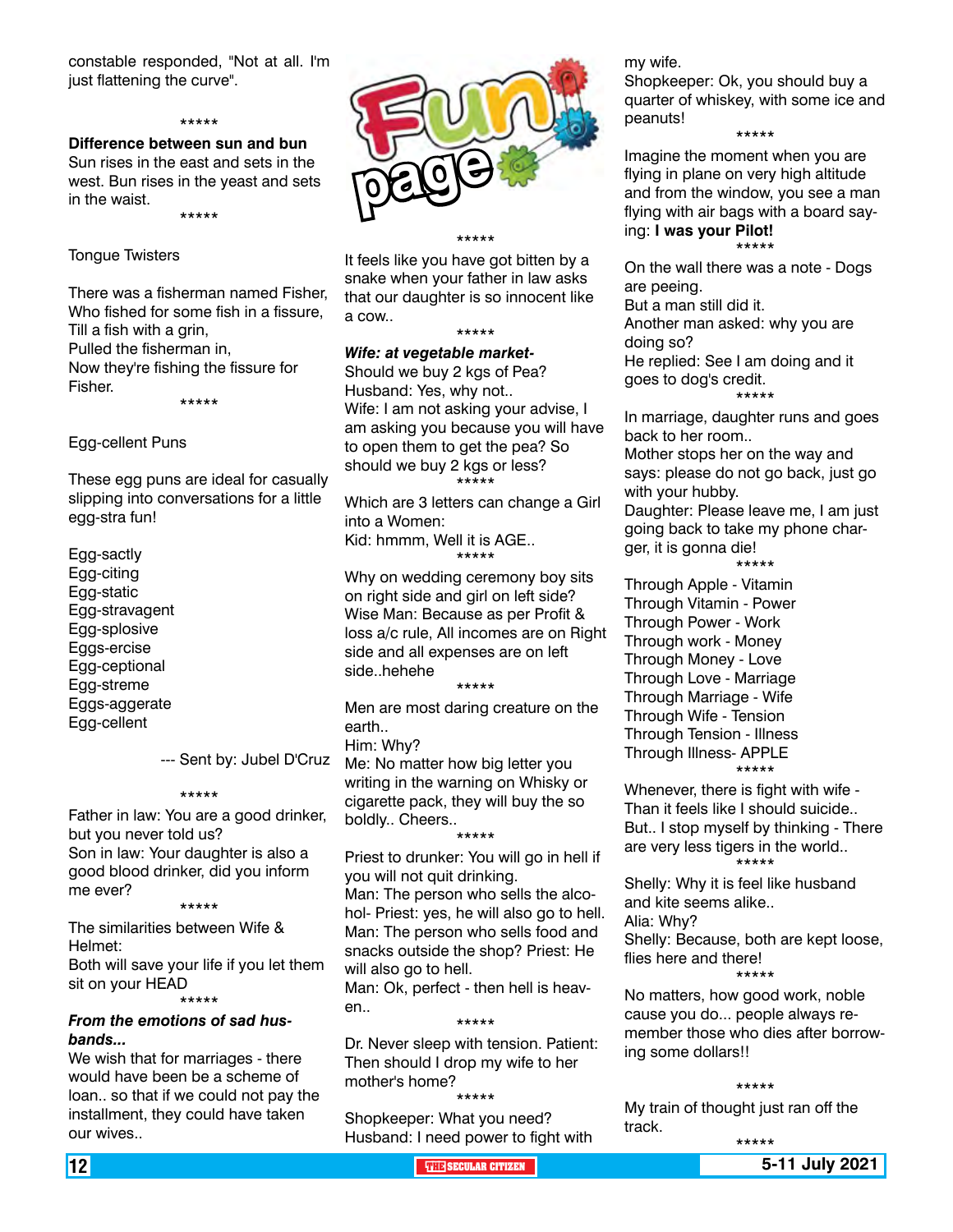# **Baked Katori Chaat**

#### **Ingredients (for Katoris):**

2 cups maida 1/2 cup cooking oil 1/2 tbsp baking powder 1/2 tsp ajwain Salt to taste 1 cup milk for baking the katoris (if frying them, use water) Oil for frying

#### **Stuffing for 10 Katoris:**

- 2 large boiled potatoes
- 3 large tomatoes
- 1.5 cups boiled chickpeas (garbanzo beans)
- 3 onions
- 6 tbsp sprouts
- 2 cups beaten curd
- 1 cup tamarind chutney
- 1 cup green chutney
- 1 tsp red chili powder (to sprinkle on top of the chaat)
- 1 tsp pepper (to sprinkle on top of the chaat)
- 3 tsp chaat masala (to sprinkle on top of the chaat)
- 4 tbsp finely chopped coriander leaves
- 1/2 cup sev (the one available in bhel-puri shops to sprinkle on top of the chaat)

#### **Method:**

- Let's begin with the dough. If baking the katoris, use milk or curd to knead the dough. If you are frying them, use water to knead it.
- Wash and pat dry a muffin pan. Turn it upside down and grease it with oil. Roll the dough into a circle, big enough to cover the outer side of one muffin mold. Preheat the oven at 350 degree F.
- Cover all the muffin molds. Make sure all the canopies (katoris) are clear of each other (not touching each other).
- Bake them in the oven for about 15-20 minutes or until the outer covering is brown. Allow them to sit on the counter for a while. Once cooled, remove from the molds.
- The baked katoris are ready for filling.

#### **For Fried Katoris:**

- Grease a katori, roll the dough in a circle, place it in the centre and wrap the dough around it.
- In the heated oil, drop the katori wrapped with dough and fry it.
- The oil will start filling up in the katori. So be careful. Using a tong, carefully remove the dough from the katori and after draining all the oil, pull the katori out.
- Place the katori on a greased paper towel. Do not touch it because it is still hot.
- Keep frying the dough shaped katori in the oil.
- Once brown, remove from the oil and drain it on a paper towel.

#### **Assembling the Katoris:**

Chop the boiled potatoes and fry them till golden brown. Instead of frying, you can bake the potatoes too.

- Remove the pulp from the tomatoes and chop them finely.
- Assemble all the ingredients and begin filling the goodies.
- Place the katoris on a clean plate.
- Pour 1 tablespoon of green chutney and 1 tablespoon of tamarind chutney at the base of each katori.
- Then add the following:
- 1 tablespoon curd.
- 1 tablespoon boiled chickpeas.
- 1 teaspoon sprouts
- A pinch of salt.
- 1 tablespoon fried or baked potatoes.
- 1 tablespoon chopped onions.
- 1 tablespoon chopped tomatoes.
- A pinch of salt.
- 1 tablespoon curd.
- 1 teaspoon green chutney
- 1 teaspoon tamarind chutney.
- A little bit of pepper and a little bit of chaat masala. Top each one of them with sev and chopped coriander leaves and serve.

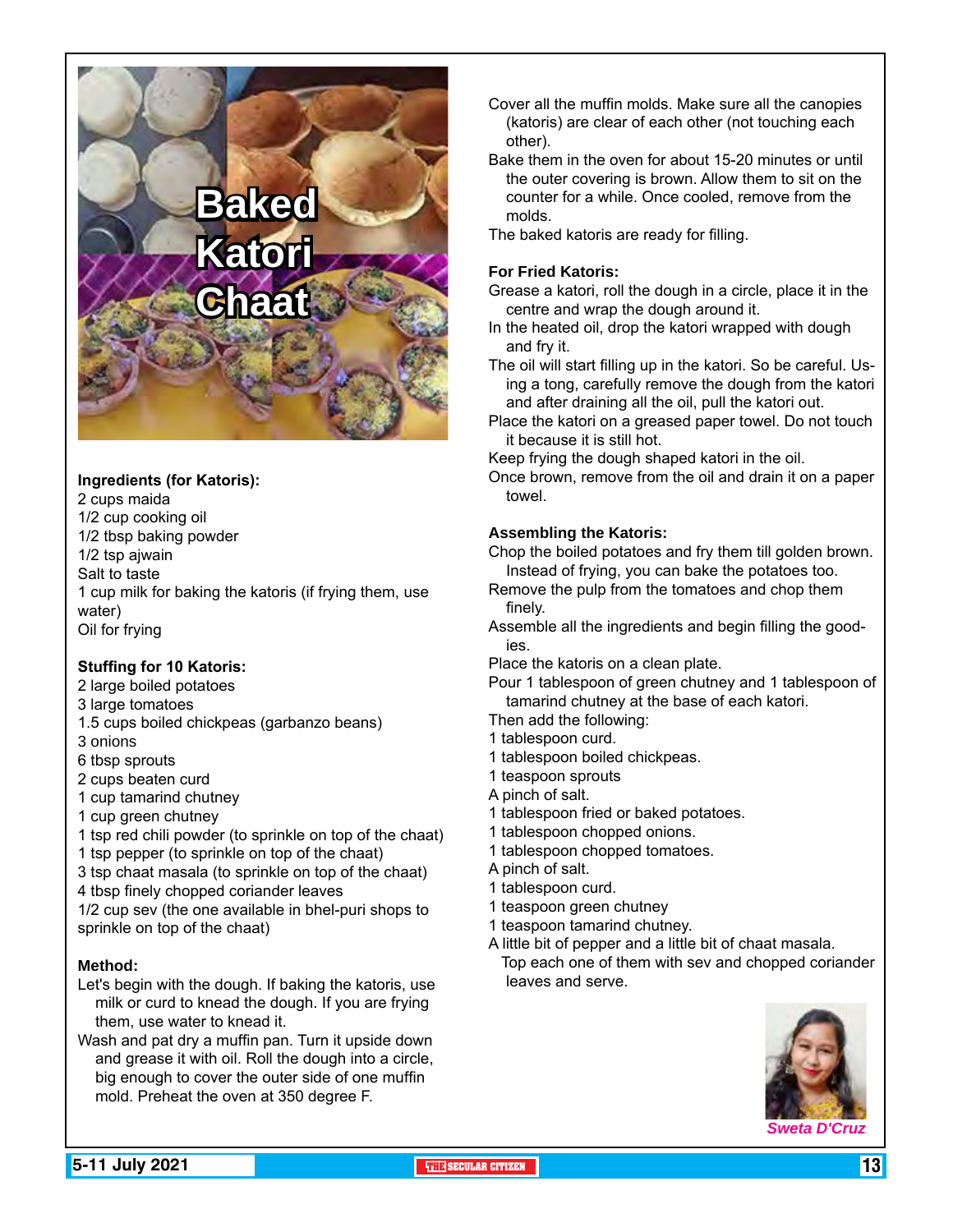# **Dr. VT's glorious service ends....**

#### *-Ivan Saldanha-Shet.*

**Man-** galore for homeopathy<br>treatment always recall<br>a well known name Dr.V T (Valegalore for homeopathy treatment always recall rian Thomas) D'Souza , 1959 to 1992 as chief homeo physician at Fr.Muller's Homeo Hospital; until 2019, Dr VT treated patients from all over at his clinic near Bendurwell - he is legendary. One who loved this city and the people for long, had gone to Mumbai along with his wife Irene, to spend some time with his younger daughter Shantha and family in Navi Mumbai. With the pandemic fall out he had to extend his stay. Age and related factors did not spare him as it has played havoc with many at this time. He was 89 years, but quite fit, his mind was agile. Sadly on the morning of June 15, 2021 after breakfast he suddenly collapsed and suffered a cardiac arrest and passed away peacefully. He leaves behind his beloved wife Irene D'Souza (ex-Syndicate Bank), and two daughters Dr.Prema Saldanha/Dr.Julian Saldanha, Shantha Martin/Dr.Alexander Martin, granddaughter Tanya Martin; and a host of relatives, friends and well wishers all over the world. Dr.V T D'Souza's mortal remains were solemnly laid to rest on June 16, 2021 evening at Paradise Cemetery, Kharghar, under the St.Joseph's Church Parish, CBD Belapur. Thus he rests in His Lord whom he adored and glorified all through his life - his dear soul gains the blessings of heaven.

#### **Brief Life - 1932-2021 :**

Valerian Thomas (VT) D'Souza, was born in the heart of Mangalore in October 1932. His education at St Aloysius High School and College



is always recalled enthusiastically; In 1953, in the BA degree (Maths & English) Madras University, he came off with flying colours. His prowess in speaking and writing was superb, the Rector of St Aloysius College Fr E J Jacques. SJ (1949-55) , a person who would not accept a no, made young VT a lecturer in the English faculty. In 1955. Destiny took him to the famed Calcutta Medical College & Hospital. He heartily used to say, in reality, went into Homeopathy to escape being a college professor. In Calcutta he diligently applied himself to the study of Homeopathy, his week-ends, holidays and any spare time was spent as a 'medico volunteer' with St.Mother Teresa of Kolkota in her famous humanitarian works, this gave him added exposure and skill in a systematic manner.

.

May 1964, he married Irene Lobo from a well known family of Mangalore, Irene, an officer of the Syndicate Bank and a graduate from St Agnes College. They have two daughters, the elder Prema, a Doctor and Professor of Pathology in Mangalore. The second Shantha, well qualified, is CEO of an International logistics firm in Mumbai. Their respective husbands are both super specialists and reputed doctors. Granddaughter Tanya is on the traditional path to excel all around! Dr V T D'Souza will be deeply missed.

In 1980, he welcomed Mother Teresa at Fr Muller's, VT was surprised that she had never forgotten him and their cordial talk was noted by many. Mother Theresa was to preside over the Valedictory function at Fr. Muller's Hospital on December 28, 1980. This great function of 3 hour's duration where an estimated crowd of 5,000 was present was compered by none other than Dr.VT. The next day when he met the saint Mother Teresa in the Hospital wards, she remembered him working in her Calcutta care hospital, as a student , the inspiration and warmth between these two great old friends is always a point of awe.

Dr V T D'Souza in February 2006 was accorded the 'Rachana' Award for Professional excellence. The citation in part : "Relentless crusade for the Cause of Homeopathy over half a Century, unique committed service in the Clinic of Mother Teresa even during studies at Calcutta. Leadership in South Kanara Homeo medical Association as it's President from 1959 to 1985. Rare professional excellence and valuable papers presented. The public benefits contributed through Rotary, Public speaking and Radio, Feature writing and as a toast master and more……serving wellness of humans with knowledge of 8 languages. Commended for years of splendid service and guiding personality". May Dr. V T 's memory live long and services to all classes of people remain for eternity.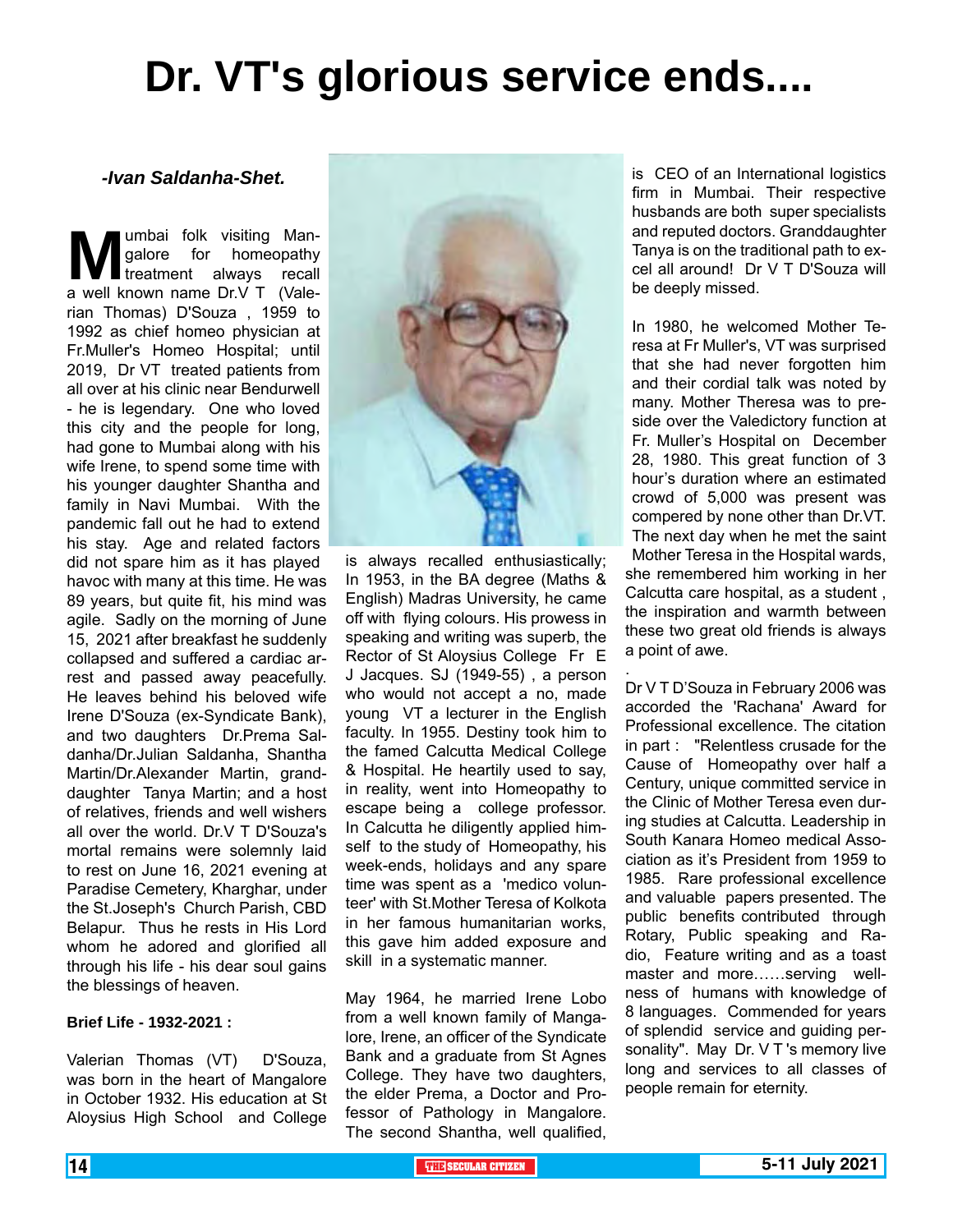# **Weaponizing Communion – Demonizing People**

**(A sequel to "Hello ... Can you hear me?")**

middle aged man with a shock<br>of dishevelled straw-yellow<br>the cathedral in London, in wedding of dishevelled straw-yellow hair approached the altar of the cathedral in London, in wedding attire. He had been born a Catholic and subsequently joined the Anglican Church. He had been twice married and divorced, and now had a child from his current partner. Could such a person get married in a Catholic sacrament of Matrimony? The average Catholic would say an emphatic "No".

As in my last article, this one also has a Trans Atlantic saga. An old man who had been through much personal suffering, including the death of his son and first wife, was a regular Sunday

Mass goer. He always carried a rosary in his pocket and often spoke of his Catholic moral beliefs. Yet he was denied Holy Communion, and the American bishops were conspiring to ensure that he did not get to receive the same; because of his support for pro-choicers; those who believed that it was a wom-

an, and she alone, who had the right to decide about her own body. Was this fair? Again, a majority of Catholics would probably say "No".

Yet the Catholic Church in England said "Yes" to the man whose hair looked like a straw hat; and the American bishops too said "Yes" to deny Communion to the old man. By now you would have guessed who these two are – Boris Johnson, the Prime Minister of the UK, and Joseph Biden, the President of the USA. How did this happen?

First the facts. Johnson got married this 28th May in Westminster Cathedral. How did the Church allow it, when lesser mortals in a similar situation have been vehemently denied such a facility or even the admission to Communion? They are the Divorced and Remarried Catholics (DARCs). Johnson was very much in that category.

Nine days later (6th June) was the Feast of Corpus Christi. Rev Sean Hall, a former professor of theology and now a priest in the Catholic diocese of Hexham and Newcastle, had this to say in his sermon that Sunday, as reported by La Croix International on 11/6/2021.

Hall referred to the Last Supper, the first Eucharistic celebration. He describes the recipients as "unworthy". One was a traitor, another in denial, and the rest were cowards. The one

> "recipient" who did stand by the cross did nothing to alleviate Jesus' pain or to plead on his behalf. So who then is worthy? In my previous piece I had already described the Jansenist heresy on "holiness" and Vatican II's dogmatic teaching on "embracing sinners in its bosom".

Hall must have been confronted by his parishioners and some DARCs on the church's double standards. He laments "that there would seem to be one law for the rich and powerful and another for the rest ... The distress caused to these people is incalculable". He adds that "The church has lost some excellent people because of its rigidity and coldness of heart towards those who are hurting, and in need of healing, not the wagging finger and judgment of Church law ... its rules and regulations regarding admittance to the sacraments now look ludicrous and unstoppable".

Across the Atlantic, the antics of the US Conference of Catholic Bishops (USCCB) seem even more ludicrous. On 21/6/2021 Giulia Heyward reported on it in the New York Times.

She said that on 18/6/21 they voted to "begin drafting new guidance (sic) that could deny President Biden and other pro-choice public officials Communion, due to their support of abortion rights". This move is spearheaded by the conservative Abp Jose Gomez of Los Angeles, the USCCB President. After three days of virtual debate (many bishops were not tech savvy enough to even mute or unmute their mikes) 75% voted in favour of preparing the document, while 24% opposed the move. One may safely presume that most of the US bishops now in office are appointees of either Popes John Paul II or Benedict XVI, both arch conservatives.

Heyward states that though the proposed document will not specifically name Biden (it dare not) "the debate has been heavily focussed on the nation's second Catholic President, making it clear that he is the motivating factor behind the proposed draft".

Democratic Representative from California, Ted Lieu, called the bishops "partisan hypocrites". Sixty Catholic Democrat lawmakers have released a statement "urging the USCCB to not formalize the practice of withholding the Eucharist based on political beliefs". Is the USCCB stirring up another political storm, probably egged on by Donald Trump, who could hardly be described as being on a higher moral ground than Biden?

The lawmakers described the USCCB action as "the weaponization of the Eucharist to Democratic lawmakers for their support of a woman's safe and legal access to abortion, as contradictory. No elected officials have been threatened with being denied the Eucharist as they support and have supported policies contrary to the church's teachings". One could also ask the USCCB what action it has taken against drug lords, war mongers, human traffickers, pornographers, paedophile clergy and the ruthless mafia; who could possibly be major donors to church coffers!

```
(Contd.. on p. 16)
```
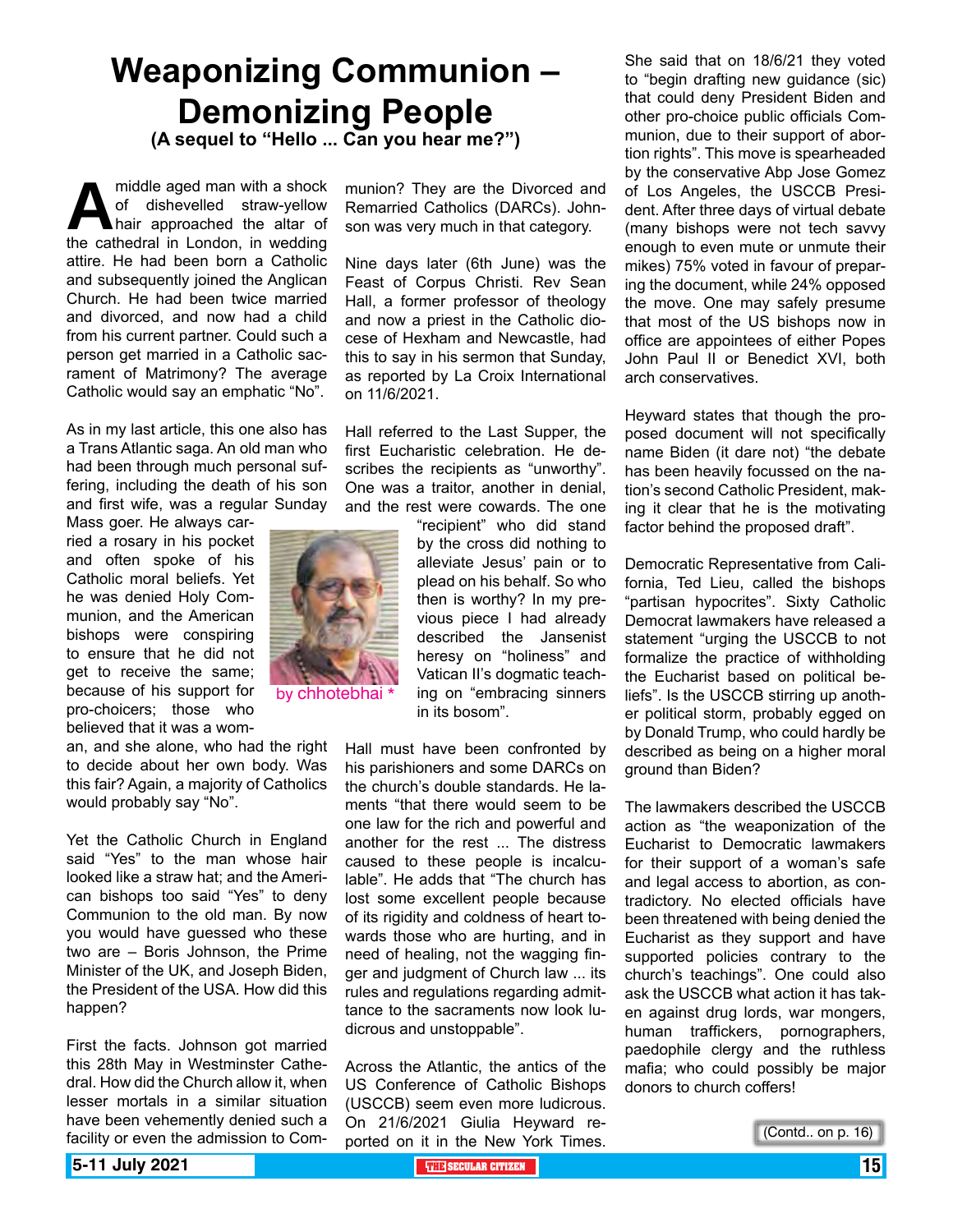#### (Contd.. from p. 15)

Heyward says that Catholic bishops opposed to this document have said that it has "the potential to create more division and exclusion within the faith community. Bp Robert McElroy of San Diego warned that "we will invite all the political animosities that so tragically divide our nation into the very heart of the Eucharistic celebration ... That sacrament that seeks to make us one will become for millions of Catholics, a sign of division".

Interestingly, 61% of Catholics over the age of 18 said that abortion should be kept legal. Again, 67% said that Biden should be allowed to receive Communion. Among Democrats the figure was higher at 87% and lower at 44% among Republicans, according to a survey by the Pew Research Centre.

Is all this much ado about nothing? For now, the USCCB has only voted on preparing the document. In November it will review the "proposed document". Even after that it will only be in the nature of a guideline, and the final decision will be "left to the discretion of the local bishop or the pope"! One therefore wonders if this is just a diversionary tactic, to detract from one's failures on other fronts?

Yet, what is happening in the USA now is nothing new. It happened 125 years ago with the advent of Americanism – an undefined term. If the USCCB has now taken a sharp turn to the conservative right, the last time it had a spat with the Vatican was for leaning too far to the liberal left! This is found in the encyclical "Testem Benevolentiae Nostrae" issued by Pope Leo XIII on 22/1/1899, addressed to Cardinal James Gibbon, of Baltimore.

The then pope was concerned about the new opinions being expressed that "the church should shape her teachings more in accord with the spirit of the age and relax some of her ancient severity and make some concessions to new opinions. Many think that these concessions should be made not only in regard to ways of living, but even

in regard to doctrines which belong to the deposit of faith". The encyclical is uncompromising on what it considers matters of faith but acknowledges that "in regard to ways of living she has been accustomed to so yield that, the divine principles of morals being kept intact, she has never neglected to accommodate herself to the character and genius of the nations which she embraces".

We need to remember that this encyclical was written years before the far reaching changes in ecclesiology of Vatican II. It ends by saying "We are not able to give approval to those views that, in their collective sense, are called by some as Americanism ... For it would give rise to the suspicion that there are some among you who conceive and would have the church in America to be different from what it is in the rest of the world".

This seems like a comedy of errors, with a complete role reversal. The USCCB today seems to be talking the language of Pope Leo in 1899, and the Vatican today seems more in keeping with the liberal thinking of the condemned liberalism!

It is for this reason that Cardinal Luis Ladaria sent a letter on behalf of Pope Francis, to the USCCB in May, warning that their vote "could become a source of discord rather than unity within the episcopate and the larger church in the United States".

Let us objectively look at Vatican II teachings, Canon Law and the Catechism of the Catholic Church (CCC) vis-à-vis the Eucharist, especially of its unifying effect.

The Eucharist manifests the unity of the Body of Christ (LG 11). It brings about the unity of the church (UR 2). It is the source of perfecting the church (AG 39). It is the hope and strength for life's journey (GS 38). Community building must originate in the Eucharist (PO 6). Bishops should live the paschal mystery more deeply through the Eucharist and thus become a firmly united body in the solidarity of Christ's love (CD 15).

Canon Law asserts that any baptised person who is not forbidden by law may and must be admitted to Holy Communion (Can 912), as it is an action of Christ himself, and of the church (Can 899).

The Catechism describes it as the centre of Christian life (CCC1343). It has been there from the beginning of Christian devotion (CCC 1342 & 2178, cf Acts 2:42-46 & 1 Cor 11:17). It therefore encourages the faithful to receive the Eucharist, even daily (CCC 1389).

I really wonder if the USCCB has bothered to refer to the Church's own teachings before embarking on its present highly motivated and suspect action against Joe Biden and his ilk?

Finally, there is the abiding example of Jesus himself, who said that the Sabbath was made for man, and not the other way around (cf Mk 2:27). He did not condemn sinners but shared the table with them (cf Lk 15:2). He did not condemn the woman caught in adultery (cf Jn 8:4), or the Samaritan woman who had been through five husbands (cf Jn 4:18). Can we be more sacrosanct than Jesus?

Remember how Pope Francis blessed the marriage of a live in couple that were flight attendants on one of his journeys. He was touching hearts, not flouting rules. He is indeed a pastor with his oft repeated "smell of the sheep". And sheep don't smell of eau de cologne!

He believes in the pastoral, not dogmatic approach, to situations. The dogmatist would say "Don't jump into the water, it is dangerous". Seeing a man drowning he says "I warned you, now you face the consequences". The pastor, on the other hand, says, "That man is drowning. I must save him, even at the cost of my own life or reputation".

I will conclude with some examples of what moral theologians call "situational ethics". Firstly, Jesus said that

<sup>(</sup>Contd.. on p. 17)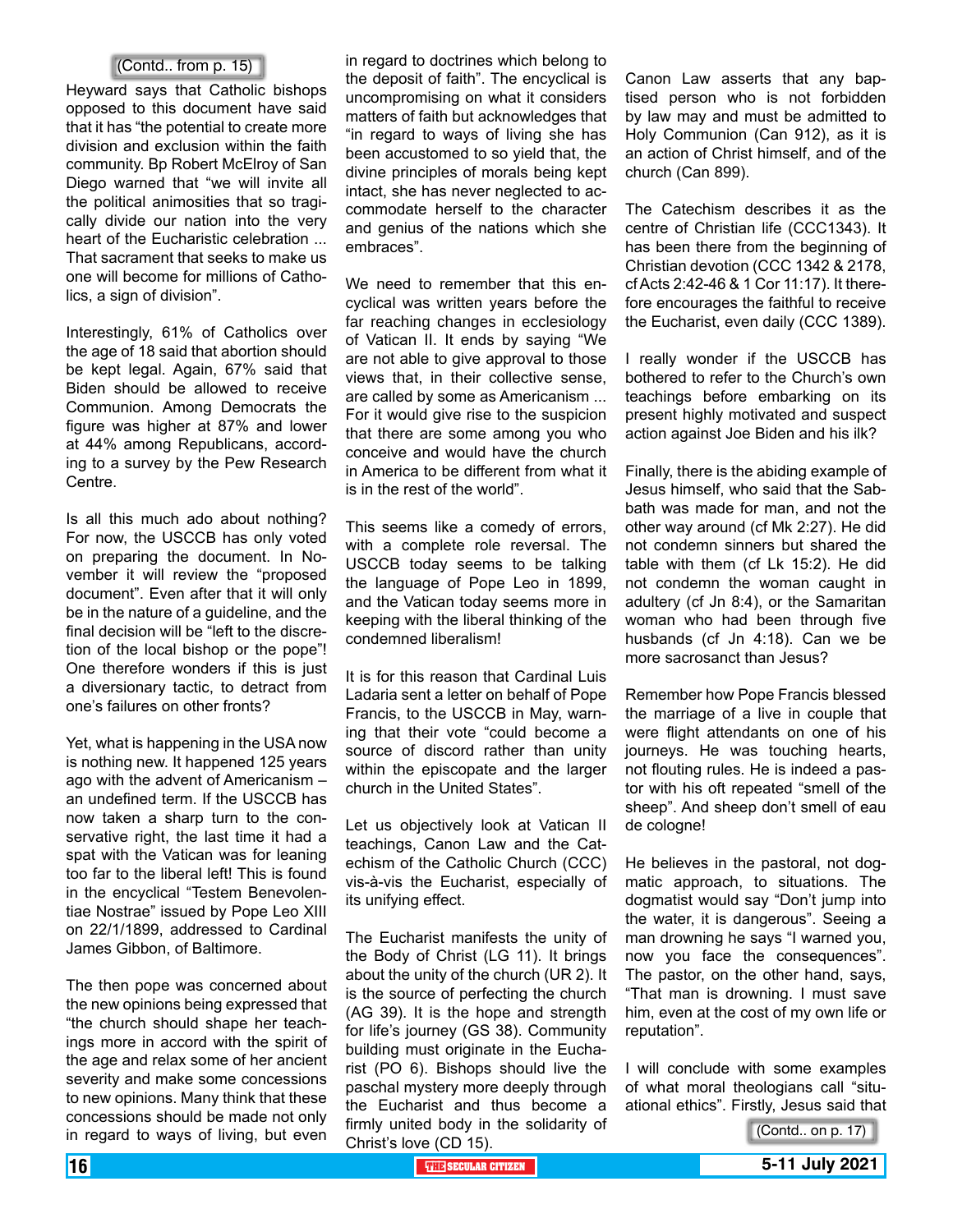#### (Contd.. from p. 16)

Moses allowed divorce because of the hardness of their hearts (Mat 19:8). Today it may be permissible because of the complexities and uncertainties of modern life. If I correctly recall, Pope Francis' sister in Argentina is a divorcee, so he understands their pain.

My wife had both her confinements in Catholic hospitals. Both were caesareans. After the second one, while my wife was still on the operation table, a catholic nun came out of the theatre asking me to sign for a tubectomy, while her abdomen was still open, so as not to endanger her life. As a conscientious Catholic I was in a dilemma. My mother-in-law, sensing my confusion, told me to sign. I did.

Another very different example. Yogi Adityanath, the Chief Minister of U.P. is a sadhu who probably doesn't even eat onion or garlic. Yet he encourages the sale of liquor because the Govt desperately needs the money, more so in these corona times. Then there is St Thomas Aquinas' theory of "double effect", used to justify killing in war. Protecting people is the prime motive, but killing others in the process is the unintended "double effect" (CCC 2263). Generals today refer to it as collateral damage.

My parting shot; as per Canon Law only the Pope has the right to judge Heads of State (Can 1405:1)! Perhaps that is why he permitted Johnson's marriage and may not permit the USCCB to get away with their antics of Weaponizing Communion and Demonizing People.

> *The writer is the Convenor of the Indian Catholic Forum*

**Please renew your subscription if expired. Mention your subscription no. while sending the renewal amount**

## **The Essence Of Faith Is Above Fear**

The vision of Christianity is not lim-<br>ited. The concept of Holy Mother<br>the Church is to selekate law seem the Church is to celebrate love, compassion and forgiveness in navigating the storms of the Soul.

Threats of war, violence, destruction and unexpected misfortune have a seismic effect on most believers. Often among brave hearts fear rears its head, throwing their trust and hope to the wind. Being Christian and Catholic they instantly regain their sensitivity and sensibility by true faith found in their firm belief from prayer and devotion.

Thomas Carlyle, in Heroes and Hero-Worship, wrote: "The first duty of man is that of subduing fear."

Share the truth of the Gospel and proclaim the mystery of Faith. Fear nothing and no one. Pope Saint John Paul II had often instilled in youth and the faithful his famous words: "Be Not Afraid".

Do not fear the presence of other religions as they propagate brotherhood, unity and peace by their own rules and laws.

Pope Francis, in 2016 on his return from Poland (World Youth Day), was asked by journalists to speak about Islam. The Pope said, "Do not equate Islam with violence".

The pontiff went on to clarify: "If I speak of Islamic violence, I also have to speak of Catholic violence." The Holy Father added:" I do not like to speak of Islamic violence because every day when I look through the papers, I see violence here in Italy. And they are baptized Catholics. There are violent Catholics." He went on to say that religions are not The essence of Faith is above Fear. at war and want peace."

By way of Catholic violence, the pontiff must have been thinking of Abortion, the Mafia, child-abuse, rape, murder and sex-trafficking. Pope Francis concluded by saying :" We should wait for justice and not judge beforehand."

George Bernard Shaw in his preface to Major Barbara, 1907 had this to say about hate: "Hatred is the coward's revenge for being intimidated".

In 1950, William Faulkner received the Noble Prize. At his acceptance speech at Stockholm he said: " Our tragedy today is a general and universal physical fear so long sustained by now that we can even bear it…The basest of all things is to be afraid."



By Melvyn Brown

Human nature is not evil. Evil men rise in many faiths to batter the maturity and sanctity in other peoples' belief, using lies and denigrating them. Do not be afraid of others, only the men who have a moral

defect of their own warped ideas.

Christians and Catholics can reinvent the 21st-century. This will bring about a united effort to overcome fear and to spread the Word of God, the Word of truth and love.

George Eliot, the English writer in 1954 wrote: "To fear the examination of any proposition appears to me an intellectual and a moral palsy that will ever hinder the firm grasping of any substance whatever."

Mohandas Karamchand Gandhi, known as the Father of the Indian nation, said: "Where there is fear, there is no religion."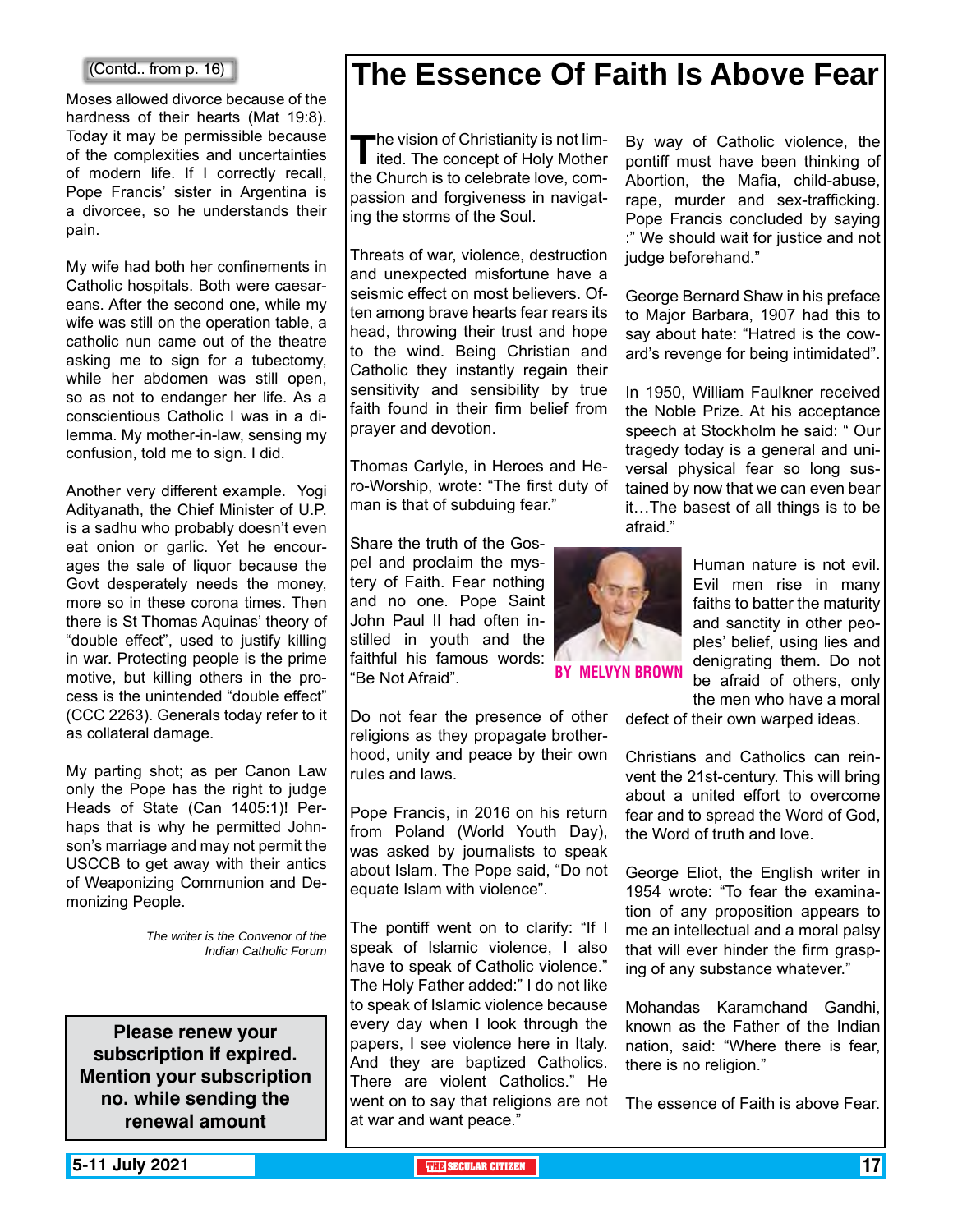# **Royal Christian Family MATRIMONIALS - GROOMS**

**7135. U.S.A. :** Mangalorean RC Bachelor, (Born in June 1990) Ht. 5' 10", Wt. 65 kgs, Wheatish Complexion, Edn. B.E. in Electronics & Telecommunication (EXTC), working as a Senior Software Engineer. Contact email : ryandcunha01@gmail.com

**7224. MUMBAI :** Goan Roman Catholic Bachelor, (Born in September 1986), Ht. 6', Wt. 93 kgs, Wheatish Complexion, Edn. Marine Engineering, working as a 3rd Engineer in Ship. Contact Mob.: 9773541522

**6856. MuMBAI :** Mangalorean Roman Catholic Bachelor, (Born in September 1973), Ht. 5' 7", Wt. 67 kgs, Fair Complexion, Edn. MBA, working as a HR. Contact email : clifforddsilva@yahoo.co.in

**7185. MUMBAI :** Goan Roman Catholic Bachelor, (Born in October 1984) Ht. 5' 10", Wt. 72 kgs, Wheatish Complexion, Edn. B.Com., working for Bank. Contact email : shaun.neo00.outlook.com

**7097. MUMBAI :** Mangalorean Roman Catholic Bachelor, (Born in October 1991), Ht. 5' 11", Wt. 97 kgs, WheatishComplexion, Edn. B.Com., working as Sr. Account Recievable in private company. Contact email : dsouzadonald11@gmail.com

**6531. POONA :** Tamilian Roman Catholic Bachelor, (Born in May 1975), Ht. 6', Fair Complexion, Handsome, Edn. M.Com., Having well established business. Contact email : tony137@rediffmail.com

**7221. MUMBAI :** Mangalorean Roman Catholic Bachelor, (Born in May 1985), Ht. 5' 7", Wt. 72 kgs, Wheatish Complexion, Edn. B.Com., working in a Oil rig. Contact email : renithamas@yahoo.co.in **7172. MUMBAI :** Goan Roman Cath-

#### **Important Notice**

Telephone no. of candidate will be printed only with the consent of members. For Tel. Nos. Please contact: +91- 9820473103 / 9820485389 or Email : royalchristianfamily@gmail.com olic Bachelor, (Born in August 1992 ) Ht. 6' 1", Wt. 90 kgs, Fair, Edn. Graduate, Diploma in Social Communications in Sophia and then done a Fellowship with Piramal House of Leadership. Working with an NGO - sports foundation. Contact eamil :

florencemendonca@rediffmail.com **6904. MUMBAI :** Converted Roman Catholic issueless Divorcee, (Born in April 1971), Ht. 5' 8", Wt. 76 kgs, Wheatish Complexion, Edn.B.Sc., MBA, working as a Territory Manager. Contact email :

sudeeptalukdar2003@gmail.com

**6664 MUMBAI :** Mangalorean R.C. Bachelor (Born in December 1982) Ht. 5' 3", Wt. 68 kgs, Fair Complexion, Edn. B.Com., A.C.A., LLB., C.A. by Profession. Contact email:

saldanha\_ryan@yahoo.com OR 9820670158.

**7168. USA :** US Citizen Goan Roman Catholic Bachelor, (Born in June 1985) Ht. 5' 7", Wt. 73 kgs, Fair, Edn. M.Sc.,working for a Global Pharmaceutical Company. Contact email : Ispinto84@gmail.com

**7112. MUMBAI :** Converted Roman Catholic Bachelor, (Born in October 1970), Ht. 5' 7", Wt.80 kgs, Fair Complexion, Edn. B.Com., & Masters in International Journalism (UK). Looking for a bride below the age of 42 years (below 40 - 42 years) who is willing to raise a family. Contact by email : decemberwedding08@yahoo.com

**7213. MUMBAI :** Mangalorean Roman Catholic Bachelor, (Born in October 1989), Ht.6', Wt. 60 kgs, Fair Complexion, Edn. B.Sc. in Hospitality Studies, working in a reputed organization. Contact email :

merwyn1989pinto@gmail.com **7165. MUMBAI :** Goan Roman Catholic Bachelor, (Born in October

## To Place Your Matrimonial Advertisement Call:

+91 - 9820485389 or 9820473103 \* Check your email at least once a week.

\* Members are requested to inform us when they are settled, so that publication of their details can be discontinued.

1979 ) Ht. 5' 9", Wt. 63 kgs, Fair, Edn. B.Com., Post Graduation in Supply chain & Ship Management, working as an E-commerce online support. Contact email :

examiner4@yahoo.com

**7203. MUMBAI :** Mangalorean Roman Catholic Bachelor, (Born in October 1985), Ht. 5' 7", Wt. 65 kgs, Wheatish Complexion, Edn.B.E. MBA, working for International Company. Contact email :

delphinempinto@gmail.com

**7202. MUMBAI :** Keralite Syrian Catholic Bachelor (Born in May 1973), Ht. 5' 6", Wt. 73 kgs, Wheatish Complexion, Edn. B.A., English Literature, Profession : Consultant Administration. Left Hand & Leg is weak due to earlier motor bike accident. Contact Email :

josephmullakara1973@gmail.com **7164. MANGALORE :** Mangalorean Roman Catholic Bachelor, (Born in May 1984 ) Ht. 5' 9", Wt. 65 kgs, Fair, Edn. ITI Course, working as a Techincian. Contact email :

rajesh.dsz15@gmail.com

**7102. MUMBAI :** Mangalorean Roman Catholic Bachelor, (Born in August 1988), Ht. 6' 1", Wt. 95 kgs, Wheatish Complexion, Edn. Masters, working for MNC. Contact email : am.pereira@rediffmail.com

**6250. MUMBAI :** East Indian Roman Catholic Bachelor, (Born in January 1974), Ht.5' 8", Wt. 76 kgs, Wheatish Complexion, Edn. B.A., working as a Manager. Contact email : cardoz.clint@gmail.com OR 9833563182

**7144.** POONA: Goan RC Bachelor, (Born in October 1985) Ht. 5' 5", Wt. 60 kgs, Wheatish Complexion, Edn. Hotel Management Graduate, working as an Executive. Contact email : merrolmenezes@gmail.com

**If not settled within a year, renew your membership atleast two months in advance to continue the service uninterrupted.**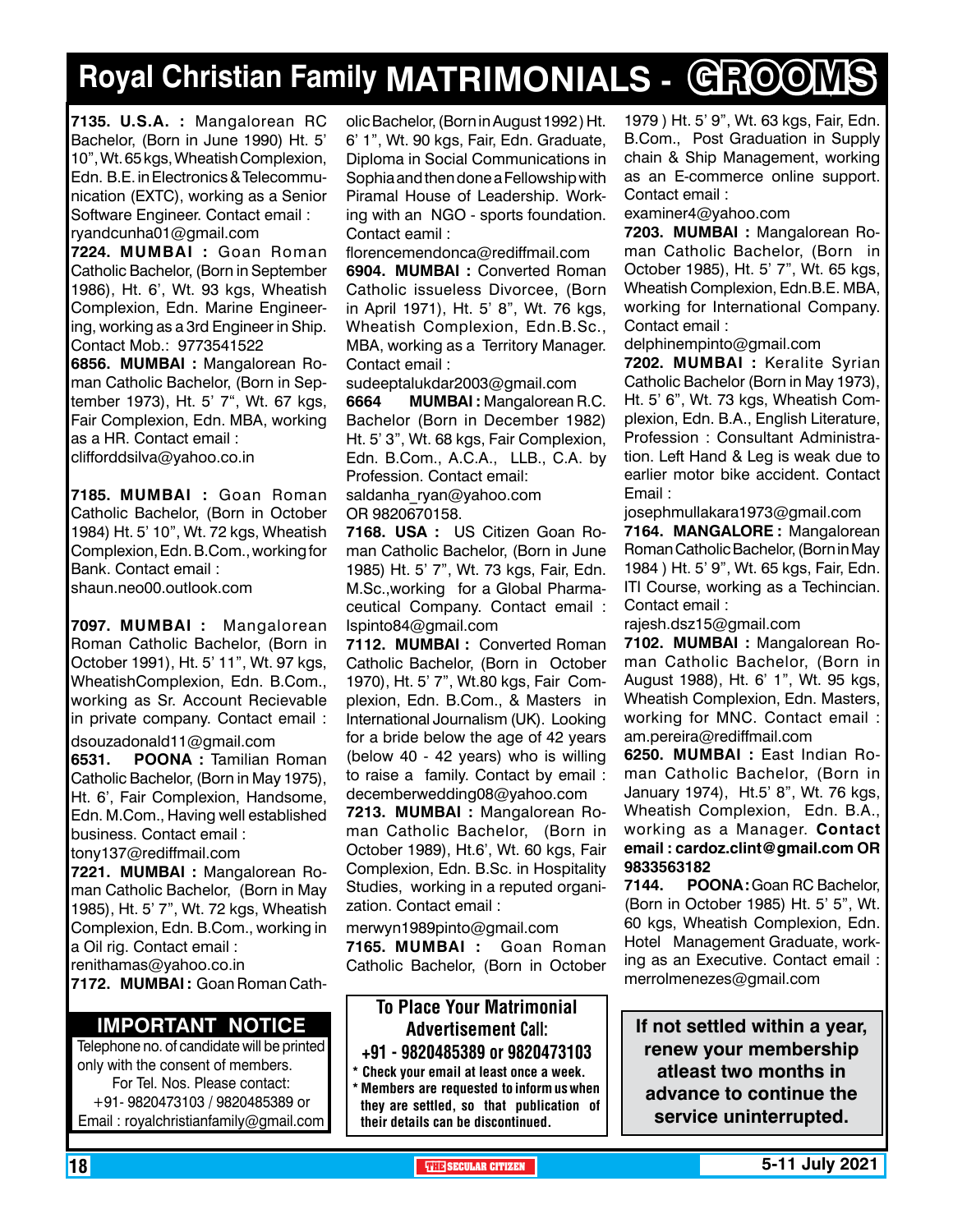# **Royal Christian Family MATRIMONIALS - BRIDES**

**7214. MUMBAI :** Goan Roman Catholic Spinster, (Born in October 1986), Ht. 5' 4", Wt. 52 kgs, Fair Complexion, Edn. CA CFA Ms Finance M.Com., working as a Senior Manager. Contact email : frfernandes020@gmail.com

**7199. BANGALORE :** Mangalorean Roman Catholic Spinster, (Born in January 1990), Ht. 5' 2", Wt. 53 kgs, Fair Complexion, Edn. Master's in Mass Communications (NTU, Singapore) working as a Senior Manager of Corporate Communications in **SINGAPORE**. Contact email : mafern.2121@gmail.com

**7177. PUNE :** Goan Roman Catholic Spinster, (Born in September 1991), Ht. 5' 4", Wt. 60 kgs, Fair Complexion, Edn. Masters in Computer Applications. working for a Software MNC in Pune as a Tech Lead. Contact email : melitta88@gmail.com

**7179. MUMBAI :** Mangalorean Roman Catholic Spinster, (Born in May 1994), Ht. 5' 2", Wt. 45 kgs, Fair Complexion, Edn. Bachelor of Pharmacy, working in an MNC as a Project Lead. Contact email : lin.r80@yahoo.com

**6033 ABU-DHABI :** Goan Roman Catholic Spinster, (Born in May 1979), Ht. 5' 2", Wt. 58 kgs, Wheatish Complexion, Edn. M.A. Eng., Literature, working as a Copy Editor. Contact email : barretto.lorraine@gmail.com OR 9730454857

**7190. BANGALORE :** Tamilian Roman Catholic Spinster, (Born in January 1990), Ht. 5' 4", Wt. 65 kgs, Wheatish Complexion, Edn. B.E., Electronics and communications, working as a Technical Specialist. Contact email :

jmj.lionofjudah@gmail.com

**7186. MUMBAI :** Mangalorean Roman Catholic Spinster, (Born in July 1991), Ht. 5', Wt. 40 kgs, Fair Complexion, Edn. B.Sc., working for an MNC. Contact email : dyna911@gmail.com

**Royal Christian Family Helps In Choosing The Right Life-Partner Serving Since 41 Years** **7217. MUMBAI :** Mangalorean Roman Catholic Spinster, (Born in June 1995), Ht. 5' 4", Wt. 77 kgs, Wheatish Complexion, Edn. B.A., & Post Graduate Diploma in Event Management, working in an reputed Multinational Company. Contact email :

naseemdmello786@gmail.com

**7205. NEW DELHI :** Goan Roman Catholic Spinster, (Born in December 1996), Ht. 5' 3", Wt. 38 kgs, Wheatish Complexion, Edn. BDS, Bachelor in Dental Surgery, woking as a Dental Doctor in **PUNE**. Contact email : mariadcosta0505@gmail.com

**7181. MUMBAI :** Mangalorean Roman Catholic Divorcee, issueless (Born in April 1974), Ht. 5' 5", Wt. 60 kgs, Wheatish Complexion, Edn. M.Com., working as a H.R. Contact email : roopaferns@yahoo.co.in

**7176. MUMBAI :** Mangalorean Roman Catholic Spinster, (Born in February 1996), Ht. 5' 3", Wt. 48 kgs, Fair Complexion, Edn. M.A. B.Ed., Teacher by profession. Contact email : ektaseq@gmail.com

**7215. MUMBAI :** Mangalorean RC Spinster, (Born in November 1996), Ht. 5' 5", Wt. 54 kgs, Fair Complexion, Edn. BMS, CWM, pursuing CFA Level 2, working as a Operations Analyst in Limited Company. Contact email : rachel.serrao96@gmail.com

**7193. MUMBAI :** East Indian RC Spinster, (Born in August 1990), Ht. 5' 2", Wt. 50 kgs, Wheatish Complexion, Edn. B.A., M.A., B.Ed., working as a Teacher in **DUBAI**. Contact email : marina.rodrigues1954@gmail.com

**7194. MUMBAI :** Goan RC Spinster, (Born in July 1989), Ht. 5' 1", Wt. 55 kgs, Wheatish Complexion, Edn. M.B.A. (HR), HR by profession. Contact email :

dsouza.elvina3@gmail.com

**7182. MUMBAI :** Mangalorean RC Spinster, (Born in October 1992), Ht. 5' 4", Wt. 72 kgs, Wheatish Com-

#### **Important Notice**

Telephone no. of candidate will be printed only with the consent of members. For Tel. Nos. Please contact: +91- 9820473103 / 9820485389 or Email : royalchristianfamily@gmail.com

plexion, Edn. B.Com., C.A., working as Asst. Manager in TATA Company. Contact : email : matrimonialp27@ gmail.com

**7195. MUMBAI :** Goan RC Spinster, (Born in May 1990), Ht. 5' 4", Wt. 57 kgs, Fair Complexion, Edn. M.Com., well settled. Contact email : melinda.522@gmail.com OR Mob.: 9820561036

**7160. MUMBAI :** Mangalorean RC Spinster, (Born in September 1988), Ht. 5' 7", Fair Complexion, Edn. BMS, working as a Senior Merchandiser in a Global Retail Company in Dubai. Contact email : prislobo10@gmail. com

**7128. MUMBAI :** Affluent business family R.C. East Indian Spinster, (Born in 12-04-1988), Ht. 5' 2", very beautiful and pretty. Edn. MS General Surgeon, Doctor by profession. Contact email : drvd2019@gmail.com

**7126. U.S.A. :** Mangalorean RC Spinster, (Born in January 1992) from Mumbai, Ht. 5' 7", Wt. 60 kgs, Fair Complexion, Edn. B.E. (Computers) from Mumbai, M.S. (Information Systems) from US. Possesses H1B visa and is working as a Technical Analyst with an MNC in USA. Contact email : wilfyjoy1315@gmail.com or call +91 98603 02527 / + 91 9970172527

**7178. MUMBAI :** Mangalorean RC Spinster, (Born in November 1988), Ht. 5' 6", Wt. 65 kgs, good looking, Fair Complexion, Edn. Bachelor's in Mass Media, working as a Content Writer. Contact email :jcdc0906@ gmail.com

**Registered members can publish their ad in all the 50 issues in a year for Rs. 8000 only.**

If you wish to publish your matrimonial classified advertisement in all the 50 issues in a year, you can do so for an amount of Rs. 8000 only.

## To Place Your Matrimonial Advertisement Call:

- +91 9820485389 or 9820473103
- Check your email at least once a week. \* Members are requested to inform us when they are settled, so that publication of their details can be discontinued.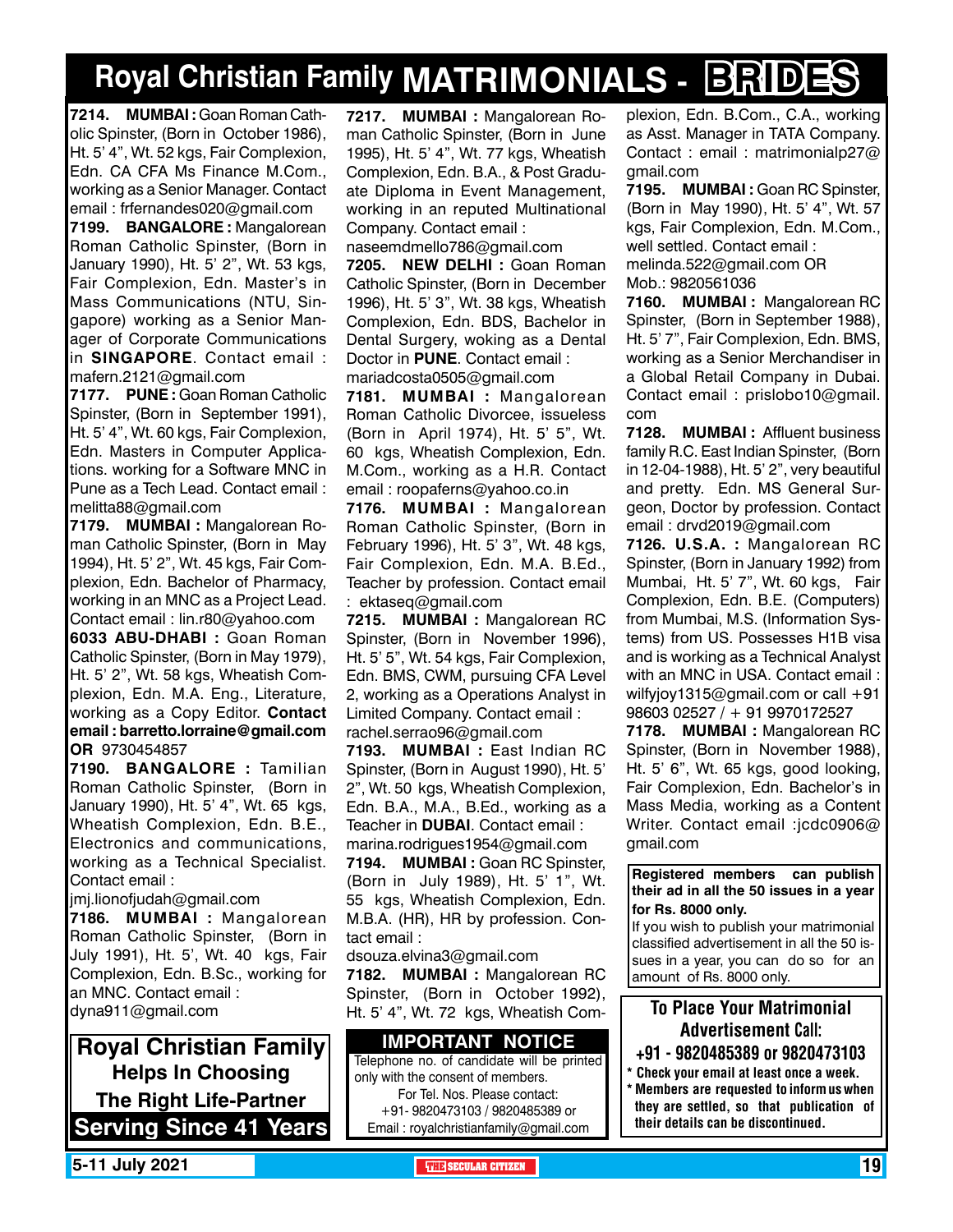# **(Bl. Pier Giorgio Frassati) The Social Activist Youth**

#### *By Fr F. M. Britto*

**He** was like any other modern<br>
youth: fun-loving, enjoying<br>
films with his friends and even<br>
loved a girl. Today he is called "a saint youth: fun-loving, enjoying films with his friends and even for modern youth". Why?

Pier (Peter) Giorgio (George) Frassati was born to affluent parents on April 6, 1901 (Holy Saturday) in Turin, Italy. His father Alfred was an agnostic and was active in national politics, served in the senate, became Italian ambassador to Germany and owned two noted liberal newspapers. His mother was a renowned painter and saw to the Christian upbringing of him and his only sister.

 Frassati was first educated at home, then at a state school and finally in a Jesuit-run institution. Much to the disappointment of his illustrious parents, he didn't fare well in his formal studies. As a boy, he joined the Marian Sodality and the Apostleship of Prayer. As a teenager, Frassati was handsome, energetic, fun loving and full of good jokes. He became an avid mountaineer, athlete and swimmer. He also frequented with friends theatres, operas and museums. But he disliked vulgar films. He also knew German and French. He was attracted towards a girl. But he never dated her, fearing whether his parents would approve her.

From childhood, the wealthy lad had an inclination to help the poor and suffering. Once seeing the son of a beggar without footwear, he took off his shoes and offered it to him. At 17, Frassati joined the St. Vincent de Paul Society and spent his spare time in serving the sick, needy and the demobilized servicemen of World War I.

He enrolled himself for Mining Engineering at the Royal Polytechnic of Turin in 1918 "to serve Christ better among the miners." His studies did not keep him from social activism. Like his father, he too hated the fascism of Benito Mussolini's regime, but strongly defended the Catholic Faith. In 1919 he joined the Catholic Student Foundation and Catholic Action. He became an active member of the People's Party. He was arrested once in Rome for protesting alongside the Young Catholic Workers Congress.

Frassati helped establish a newspaper, Momento, based on Pope Leo XIII's Rerum Novarum principles. He often said, "Charity is not enough; we need social reform." He became committed to the poor and justice. His parents misunderstood his activism as an obstacle to his future career and as a sign of lack of ambition. His parent's misunderstandings hurt him.

The writings of St. Catherine of Sienna impelled him to join the Third Order of St. Dominic (of Osma). He was also inspired by St. Thomas Aquinas. Developing a deep spiritual life, Frassati shared it with his friends. The Eucharist and the Blessed Virgin were the two poles of his prayer life. He went for daily Mass, Communion and recited the rosary. Becoming a fervent admirer of Friar Savonarola, he took him as his personal hero and took the name Girolamo.

St. Paul's hymn of Charity (I Cor. 13) sparked his zeal for fraternal charity. When his father offered him money upon his graduation, he offered it to the poor. He also provided a bed for a TB patient, supported three children of an ill widow, and found a place for an evicted woman. Besides known for his devotion, he was interested in social action.

The 24 years old Frassati fell sick due to polio and died within six days on July 4, 1925. Doctors suspected that his disease was caused from the sick he tended. For his funeral the streets of the city were lined up with a multitude of the poor, whom he had served for the last seven years. His elite family was surprised to see them there.



His cause for sainthood was urged by the poor of Turin. Though buried first in the Frassati plot, later in 1981 his remains were found incorrupt and transferred to the Turin cathedral. Visiting his tomb in 1989, Pope John Paul II remarked, "When I was a young man, I too felt the beneficial influence of his example and as a student, I was impressed by the force of his testimony." Pope John Paul II beatified him on May 20, 1990. He hailed him as "a joyful apostle of Christ" and "a joyful witness to the Gospel".

He called him "the man of our century, the modern man, the man who loved much." "He testifies that holiness is possible for everyone," he added.

Pope Benedict XVI called upon youths "to discover that it is worth to commit oneself for God... to respond to His call in the fundamental decisions throughout one's life".

Visiting Turin in Nov 2015, Pope Francis venerated his remains. His remains were moved from Turin twice for World Youth Day: once to Sydney in 2008 and another to Krakow in 2016. Many youths come to his grave seeking favours and the courage to follow his example.

His sister Luciana Gawronska says in her brother's biography, "He represents the finest in Christian youth: pure, happy, enthusiastic about everything that is good and beautiful."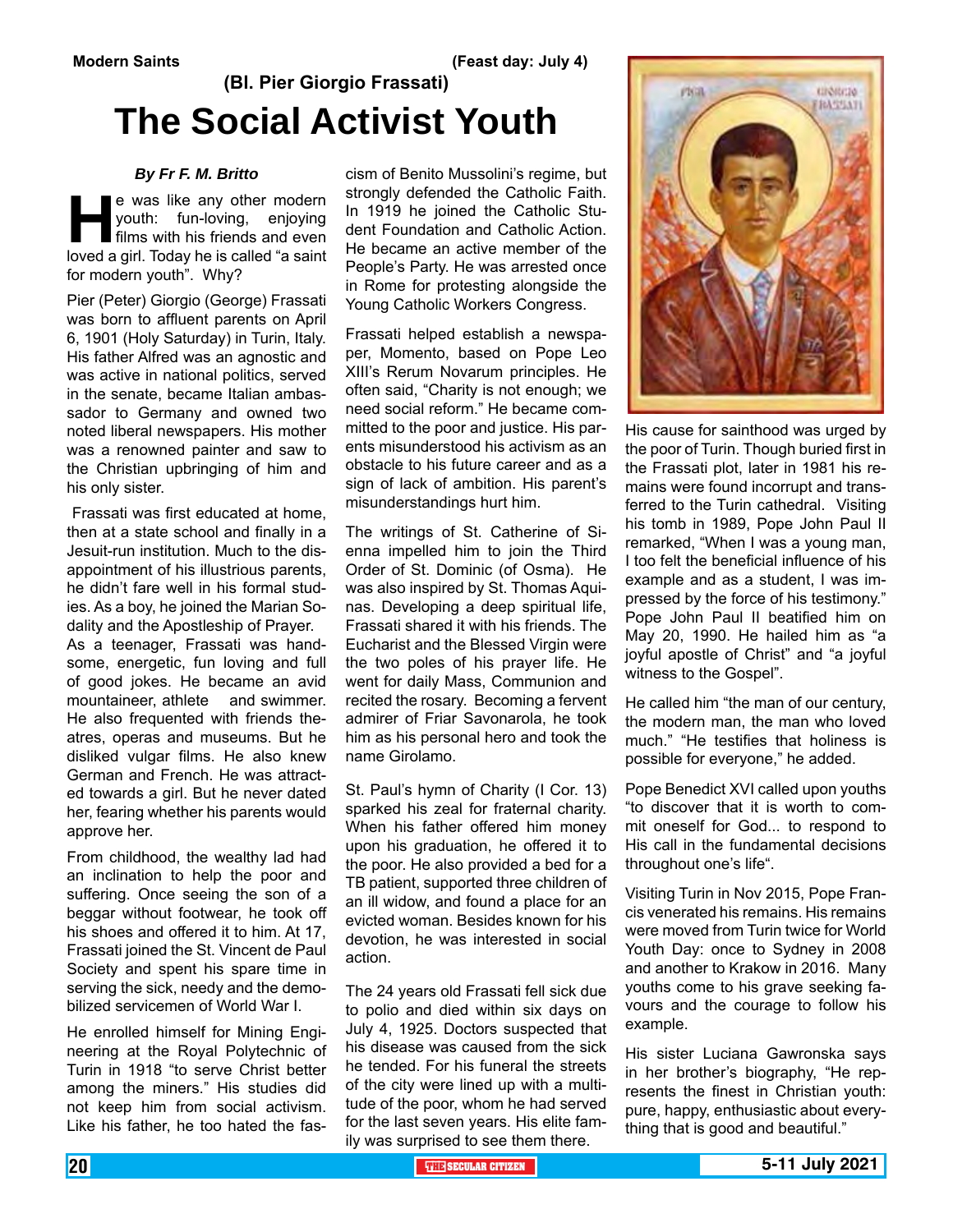**All that we know of Barn-**<br> **All the New Testament.**<br>
His original name was Joseph abas is to be found in the New Testament. the Levite. Barnabas was born to wealthy Jewish parents on a Greek speaking island, and hence is referred to as a Hellenised Jew of Cyprus. He was often seen amidst the chosen Twelve. He lived with the earliest converts to Christianity in Jerusalem. He persuaded the community to accept Paul who was earlier a persecutor of Christians, but now to accept him as a disciple. He joined the Jerusalem Church soon after the Crucifixion of

Jesus. He was a staunch believer in Jesus Christ, preached widely, and founded the Church in Antioch. (Acts 11:19-20)

Barnabas was well known for his encouragement to different people. He belonged to a wealthy family, but his love for the Church was such that he sold all his inherited property and donated the money to the Apostles, to encourage and support them in their

work of building the community and the Church. His generosity extended to the local community also.

Barnabas became closely associated with the Apostles especially Saints Peter and Paul. Both Paul and Barnabas were charismatic leaders and

were very successful in preaching to the gentiles. When a dispute arose regarding the observance of the Mosaic law of the Jews, Paul and Barnabas went to Jerusalem, where a conference of the Christian Apos-



tles called the Council of Jerusalem was held in 50 CE. Here it was discussed and decided that pagans or gentile Christians did not have to be circumcised to be baptized.

The fervour of Barnabas and Paul to build the Church was so great that after a miracle took place at Lystra, the people were very excited that they wanted to offer sacrifice treat-

> ing them as gods. However, the two told the people, "We are of the same nature as you, human beings. We proclaim to you good news that you should turn from your idols to the living God." (Acts 14: 15)

The successful preaching of Christianity at Antioch to non-

Jews, led the Church at Jerusalem to send Barnabas there to oversee the movement. He found the work very extensive. Seeking help, he went to Tarsus in search of Paul who he knew quite well by now and admired. He wanted Paul, to assist him. Paul returned with him to Antioch and together they labored for a whole year. At the end of this period, the two were sent up to Jerusalem (44 AD) with contributions from the Church at Antioch for the relief of the poorer Christians in Judea.

The Christian Church is indebted to this great Apostle. We can learn from him kindness, generosity and being an encouraging person to others. His life is an example for all of us to emulate. Barnabas had set his eyes on Jesus and moved from town to town to spread the word of God. He was single minded

in his mission, seeking no praise. We owe Saint Barnabas credit for the word "Christian," namely the followers of Jesus Christ.

We learn from the Acts that Barnabas was an important early Christian missionary and one of the Apostolic Fathers of the Church. He was a good man filled with the Holy Spirit and faith. He was a well-respected person of the first Christian generation, and he dedicated his life to the Lord. He was kind and showed much readiness to put aside his Jewish prejudices. Nothing is known for certain about the circumstances of his death. It is however believed that Barnabas unfortunately met a sad end, he was bound with a rope by the neck, and then dragged to a site where he was burned to death. Catholics celebrate the memory of St. Barnabas on June 11.

> *Sources: Catholic News Agency, Internet.*



*by:* 

*Dr Jeanette Pinto*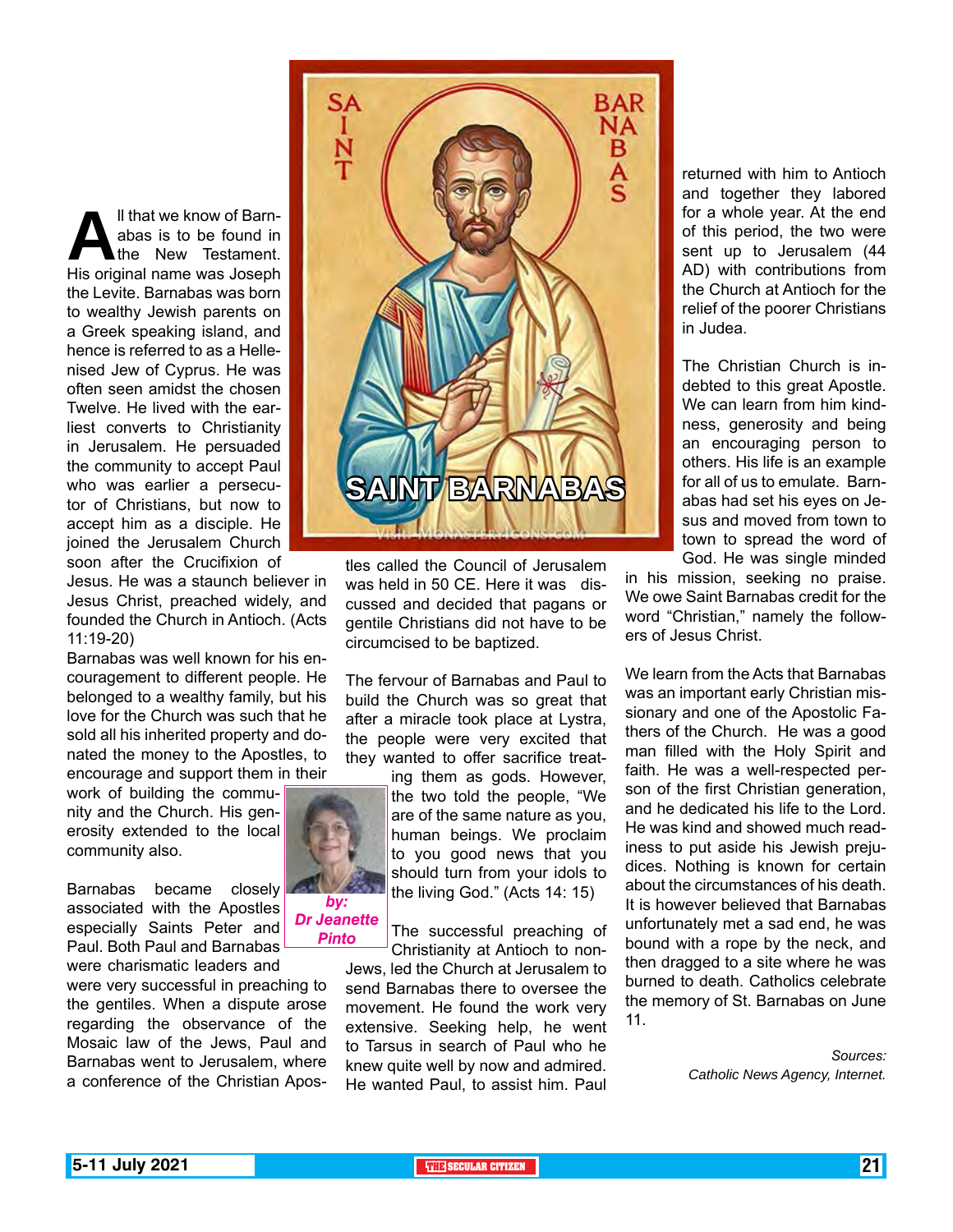

**Practicing yoga on a regular basis helps in achieving mental discipline, which will eventually become a part of your routine.** sis helps in achieving mental discipline, which will eventu-You will notice the positive change in your work, habits, and lifestyle. You will begin to appreciate these changes and also be grateful for having rewarded yourself with a good habit for life. In order to truly benefit from a regular Yoga practice, the students need to apply consistent effort in a

disciplined manner

At a time when covid19 cornered the world, yoga came to our rescue to keep oneself fit at the time of pandemic. India made it mandatory to learn the art and

taught the magical yoga wave to the universe and thus enjoying the fruits in a very big way. No doubt yoga is a light, when once lit will never dim. The better your practice, the brighter your flame. The fundamental purpose of yoga is to foster harmony in the body, mind and overall fitness. As a peace loving country we live in a state of maintaining harmony and that provides us a better frame of mind.

Yoga and meditation are food for mind, body and soul. This International Yoga Day, pledge to make yoga, not just an activity but a lifestyle. All this bringing of the mind into a higher state of vibration is included in one word in yoga. Music and Yoga are a part of your daily life, bringing peace, happiness and good health always. Yoga is not just what you do on the mat or the rope. It's how

you live your life. How you react when things don't go your way. Yoga is reaching for the stars with your feet firmly on the ground. Yoga is not just fancy poses. Being and by staying commit-

ted to your decisions and being kind enough to humanity. Then Yoga is a way of life for your entire lifetime. We live in another covid19 world and yoga proved to be a companion during a critical time.

Clearly, a balanced practice of Yoga postures, breathing exercises and contemplative techniques lends itself quite easily to improving one's physical capabilities and mental outlook on life. By weaving some of the timeless wisdom of Yoga into your classes, you will further support your students in applying the wisdom of the ancient scriptures to their practice and to their lives off the mat. Furthermore, if you teach your Yoga classes in a disciplined manner, with a higher goal in mind, your students will pick up on how you approach your own professional role as their teacher, and they will quite naturally apply the same dedication to their own practice.

Teaching Yoga classes in a disciplined manner, with a higher goal in mind, the students will pick up on how teachers approach their own professional role and they will quite naturally apply the same dedication to their own practice.The lesson to be taken home is that never impose any yoga posture to its entirety in the beginning. Let the yoga practitioner adopt it slowly and gradually in the guidance of his trainer. Exercises like this lead to a better life and focus in spiritual practice in order to reduce suffering and increase happiness. This kind of exercise may increase our capacity to feel at ease and at peace with ourselves and who we are. The flower opens on its own without force. Patience is everything.

Jayanthy Subramaniam<sup>1</sup> light hearted and strong **Wedding Invitation, Christening,** First Holy Communion, Mortuary Cards & Religious Goods Contact:

> **David & Company** Rivendell House, 1st Floor, 650, J. S. S. Road, 2nd Dhobitalao Lane, Mumbai 400002 Tel.: 22019010 / 2205 7394 2206 0344 / 22079592

> Email:davidprinters@gmail.com www.davidcompany.com

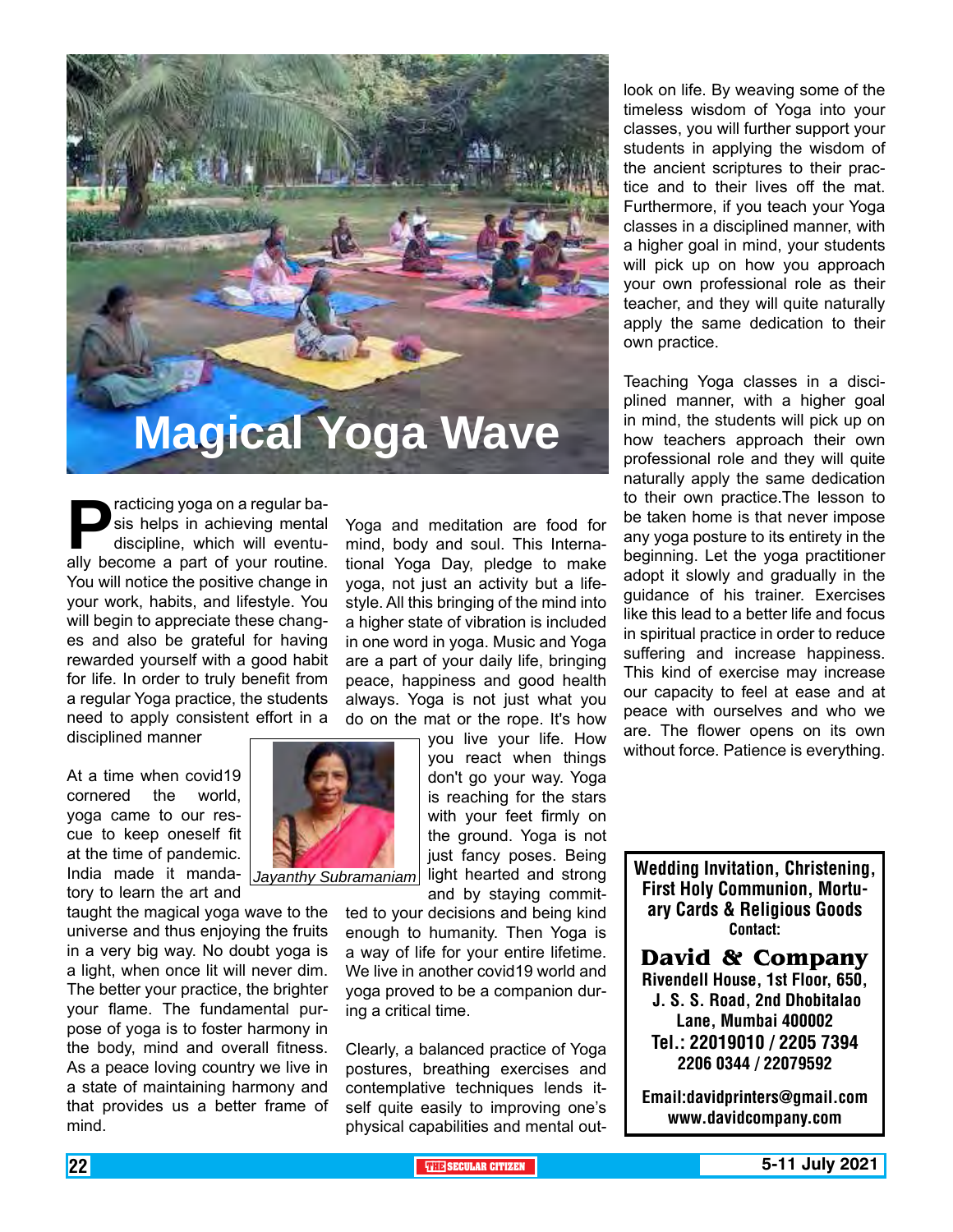# **Journey from Scars to star-My journey after recurrent miscarriages**

eing an only child, I never<br>
knew what life's struggles<br>
with the most loving parents wonderknew what life's struggles were about. I was blessed with the most loving parents, wonderful upbringing and the best of facilities one could ever ask for. Despite being the apple of my parents' eyes, they ensured that I was taught to live a life of empathy, mutual love and discipline.

I was blessed with a wonderful husband, who loved me and encouraged me to be my best. It was beautiful and yes, I lived a fairytale life.

After two years of marriage, we decided to extend our family and have

a baby. I never knew it could turn out to become so challenging. After a struggle of eight long months, I was pregnant. This was the most beautiful news for me and my husband. Being pregnant for the first time, we were very cautious. We took

all precautions to be safe and cared for the little one in my womb.

Being on the heavier side, I was very always cautious of my weight and having read a lot of things about how weight could affect the unborn baby, I was always cautious and troubled.

The first three months of pregnancy flew smoothly with continuous bouts of terrible nausea but overall, it was a pleasant period, or I just thought so? One Saturday morning in the 4th month of my pregnancy, for reasons unknown I lost my baby. This was a major blow to me! The months following this mishap were not easy. Though physical healing was fast, emotional healing was painfully slow. Yet, in a few months' time, I recovered and resumed my earlier lifestyle.

My lifestyle was not worth appreciating. It was filled with junk food, lack of exercise and miles away from God. This continued for couple of months. Suddenly society started pressurizing us to have a baby. That's when I realized I had to lose the excess weight I was carrying. Unfortunately, my lack of dedication along with the norms in the society regarding my age and other criteria put me in a dilemma. At last, when I made up my mind to take my weight loss goals seriously, I became pregnant again!

Though this news was good, I was confused since I was intent on losing weight and pregnancy meant a full stop to my weight goals. Yet, with a strong heart I went ahead with the



pregnancy and gave it my best shot. Since I had a history of miscarriage, I was advised complete bed rest, a protein-rich diet, injections, medicines and the like. However, despite all these efforts I suffered a miscarriage in my fifth month of pregnancy and

lost my baby again. It was something my family and I could not stomach. It was horrific and beyond what I had expected. My family and friends were shocked, and I was in deep remorse. I thought this was the end of my dreams and wishes.

People around me were sympathetic. Some were genuinely concerned while others were looking for reasons to find faults. One of the harsh comments I received was about my weight – that it was my weight that had caused the loss of my babies. Though this comment was hard to swallow, it awakened a sense of guilt and shame in me. I started blaming myself for the whole episode. However, after a visit to my doctor and on his assurance that the miscarriages had nothing to do with my weight, I was relieved. Yet, I knew I had to take things seriously and change my lifestyle.



The journey after the miscarriages was hard but in a way it was beautiful. I discovered a lot of things and learnt some of the most important life lessons.

I realized that miscarriage was not God's plan. Many of them around told me it is God's plan you need to accept it. As much as I accepted it, I realized it was the devils work and I has to resist it. I decided to face the situation with faith and seek the support of the almighty. I learnt that it was ok to talk about miscarriage, but not negatively. I learnt to talk to other women and share the good news that, miracles happen and nothing is impossible to the almighty.

I started treating my body with respect. Our body is God's temple and we need to respect it and take care of it. No, not just physically but emotionally and we need to stop speaking negative against it. Most importantly I learnt not to base my decisions on what others said, but pray to God dis-

(Contd.. on p. 24)